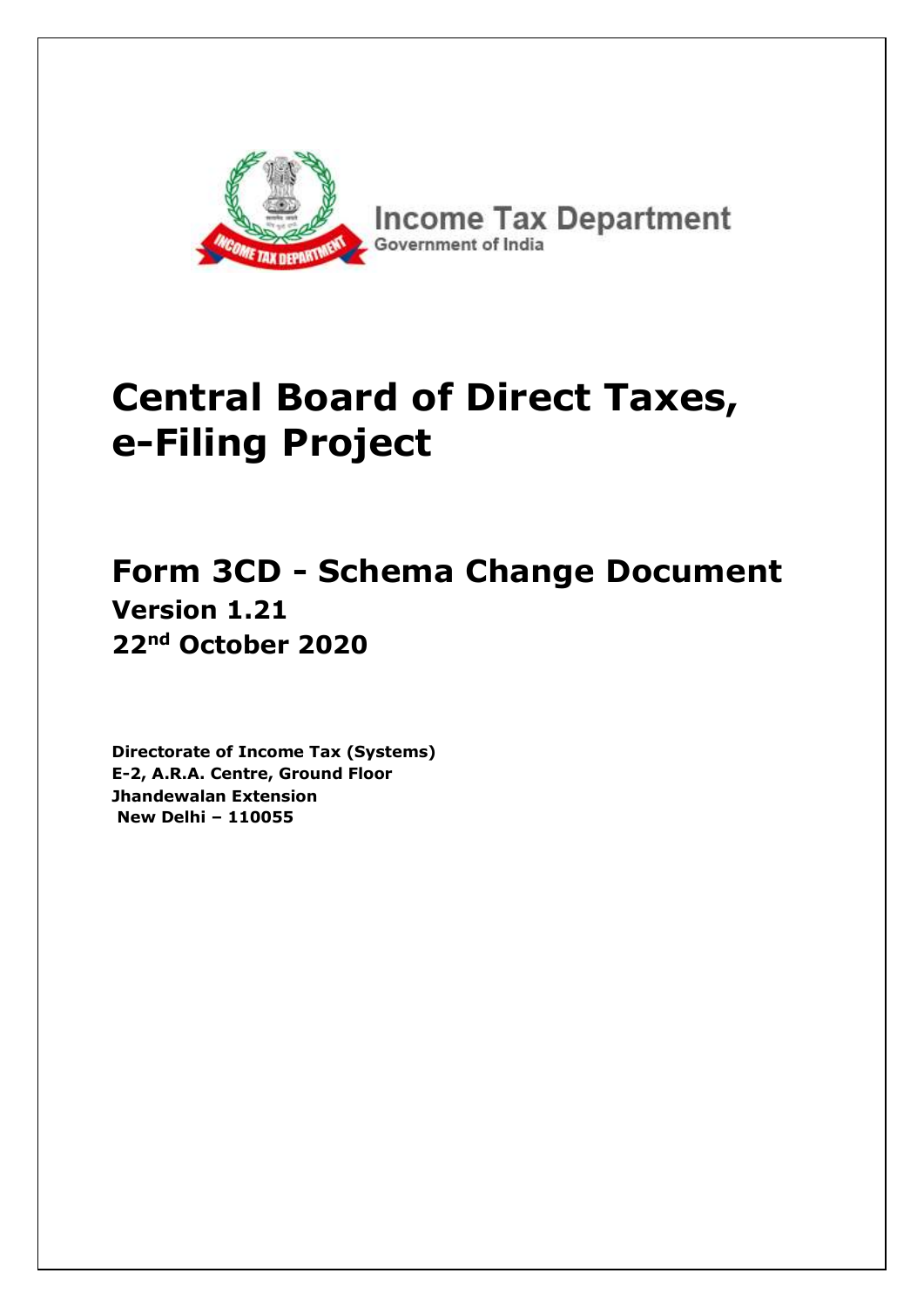## **Document Revision List**

**Document Name:** 'Form 3CD Schema Changes'

#### **Version Number: 1.21**

#### **Revision Details**

| <b>Version No.</b> | <b>Revision Date</b>  | <b>Revision Description</b>            | <b>Page Number</b> |
|--------------------|-----------------------|----------------------------------------|--------------------|
| 1.21               | 22 October, 2020      | Refer Section 2.20                     | 23                 |
| 1.20               | 25 August, 2020       | Refer Section 2.19                     | 22                 |
| 1.19               | 16 July, 2020         | Refer Section 2.18                     | 22                 |
| 1.18               | 02 April, 2020        | Refer Section 2.17                     | 21                 |
| 1.17               | 05<br>November, 2019  | Refer Section 2.16                     | 20                 |
| 1.16               | 14 June, 2019         | Refer Section 2.15                     | 20                 |
| 1.15               | 16<br>November, 2018  | Refer Section 2.14                     | 20                 |
| 1.14               | 07<br>September, 2018 | Refer Section 2.13                     | 18                 |
| 1.13               | 01<br>September, 2018 | Refer Section 2.12                     | 18                 |
| 1.12               | 20 August, 2018       | Refer Section 2.11<br>(Table 12 added) | 17                 |
| 1.11               | 20 August, 2018       | Refer Section 2.11                     | 9                  |
| 1.10               | 1 August, 2018        | Refer Section 2.10                     | 9                  |
| 1.9                | 20 July, 2018         | Refer Section 2.9                      | 8                  |
| 1.8                | 26 October, 2017      | Refer Section 2.8                      | 8                  |
| 1.7                | 11 August, 2017       | Refer Section 2.7                      | 8                  |
| 1.6                | 14 July, 2017         | Refer Section 2.6                      | $\overline{7}$     |
| 1.5                | 1 April, 2017         | Refer Section 2.5                      | 6                  |
| 1.4                | 9 October, 2015       | Refer Section 2.4                      | 6                  |
| 1.3                | 24 September,<br>2015 | Refer Section 2.3                      | 6                  |

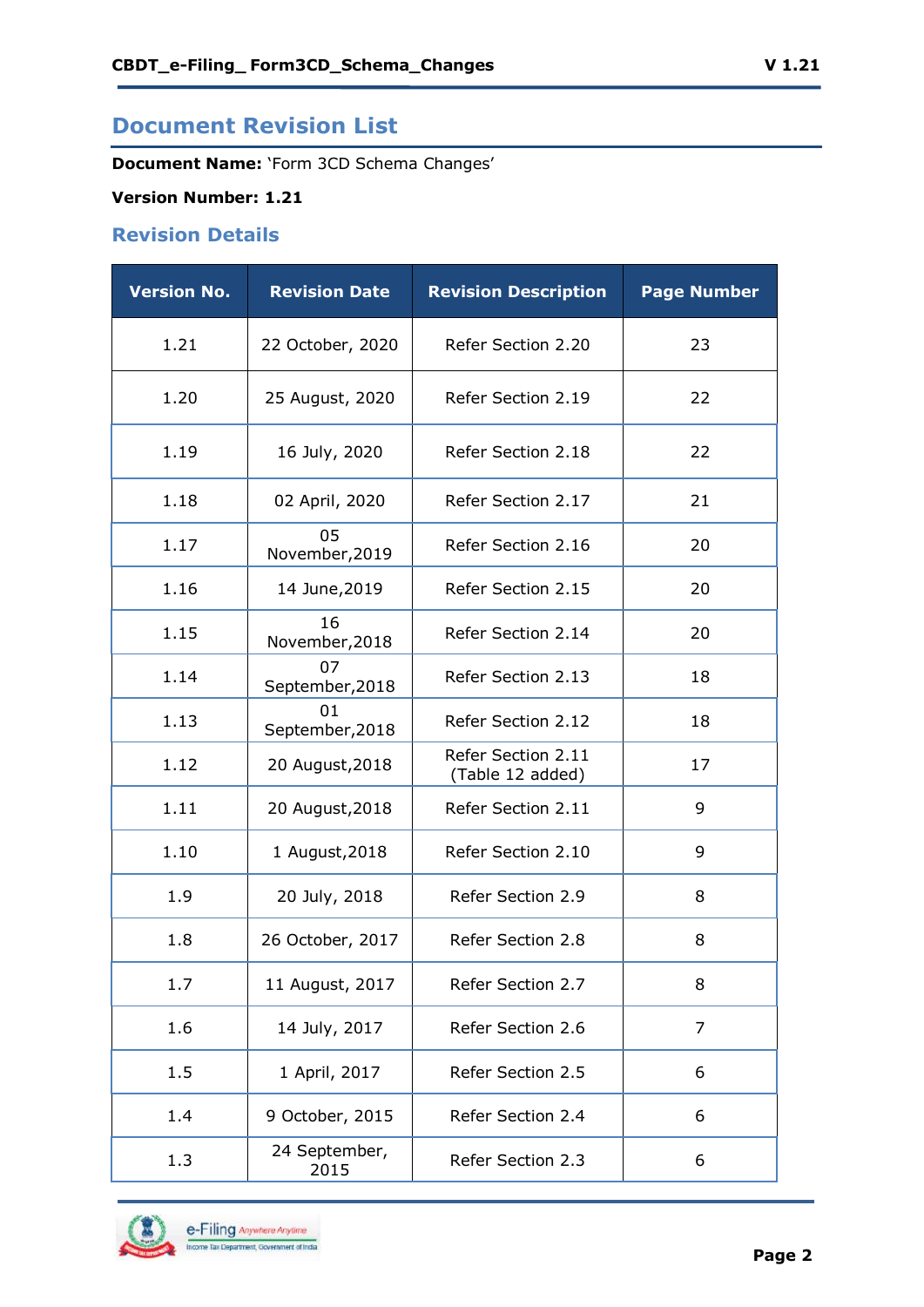| 1.2     | 6 November, 2014     | Refer Section 2.2      |           |
|---------|----------------------|------------------------|-----------|
| $1.1\,$ | 4 September,<br>2014 | Refer Section 2.1      |           |
| 1.0     | 20 August, 2014      | Initial Schema Release | <b>NA</b> |

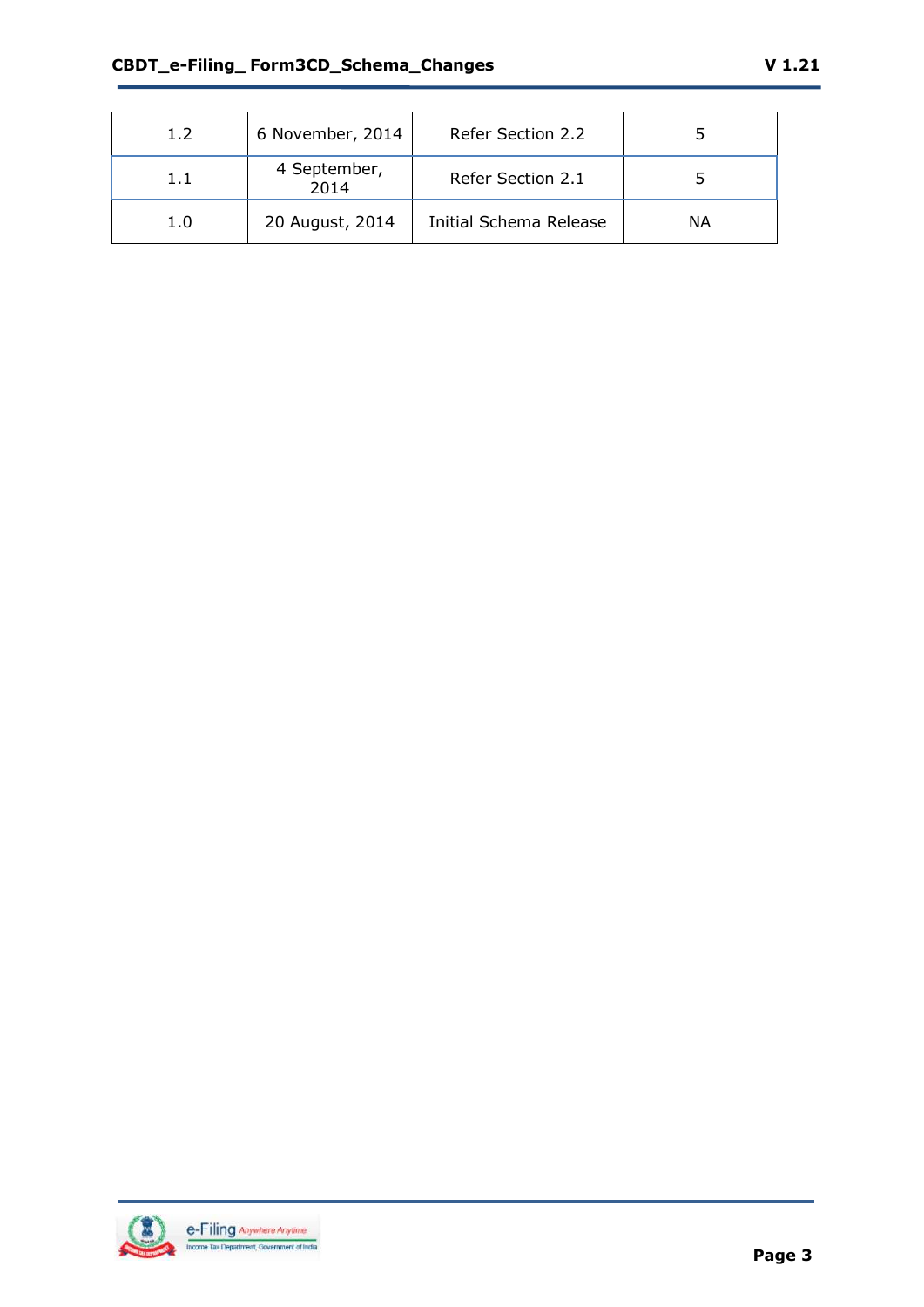#### **Contents**

| $\mathbf{1}$   |      |  |
|----------------|------|--|
| $\overline{2}$ |      |  |
|                | 2.1  |  |
|                | 2.2  |  |
|                | 2.3  |  |
|                | 2.4  |  |
|                | 2.5  |  |
|                | 2.6  |  |
|                | 2.7  |  |
|                | 2.8  |  |
|                | 2.9  |  |
|                | 2.10 |  |
|                | 2.11 |  |
|                | 2.12 |  |
|                | 2.13 |  |
|                | 2.14 |  |
|                | 2.15 |  |
|                | 2.16 |  |
|                | 2.17 |  |
|                | 2.18 |  |
|                | 2.19 |  |
|                | 2.20 |  |

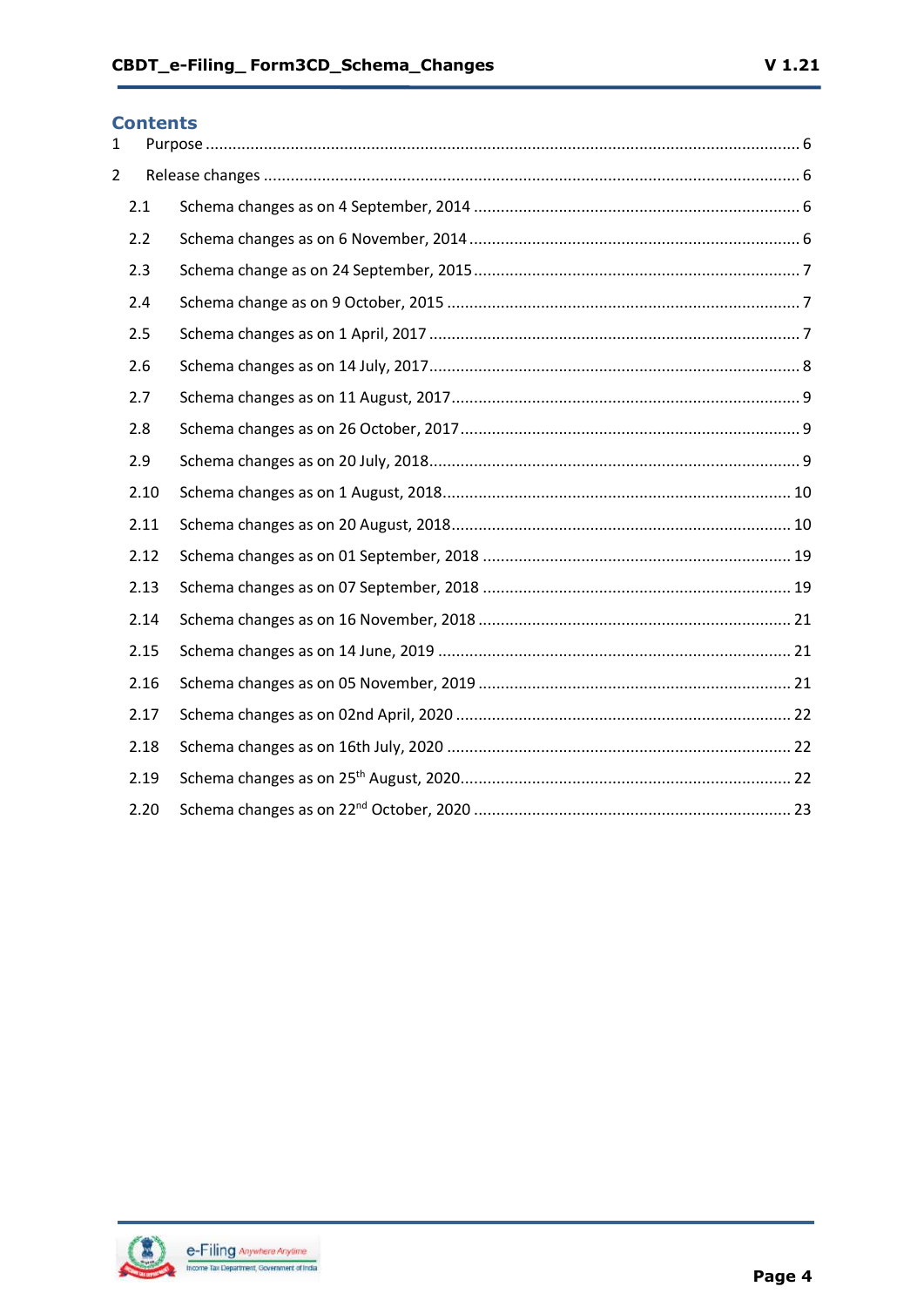## **List of Tables**

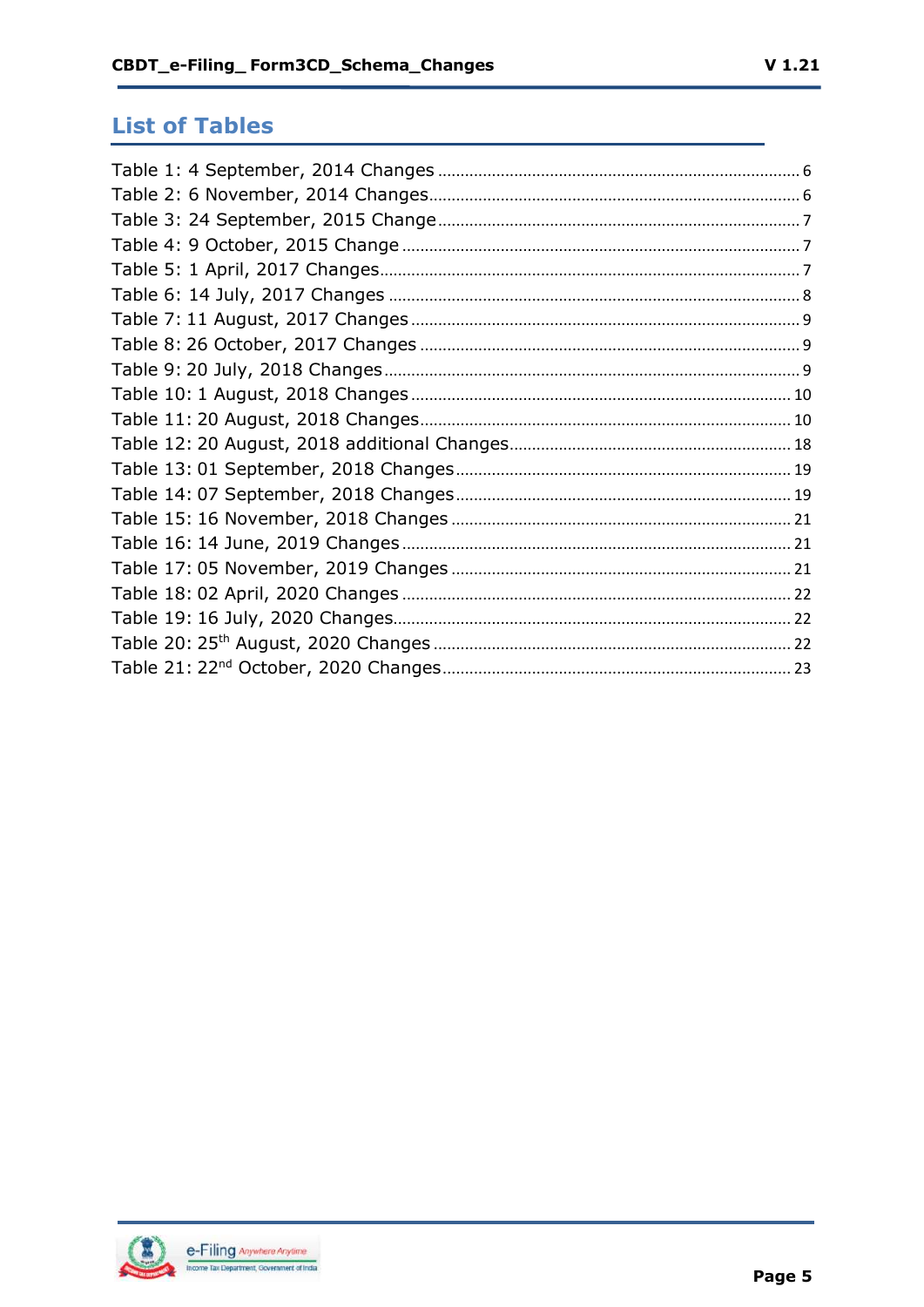## <span id="page-5-0"></span>**1 Purpose**

The purpose of this document is to track the changes done in Form 3CD Schema post first release.

## <span id="page-5-1"></span>**2 Release changes**

Below section describes the list of XML schema changes since the first production release of the schema.

### **2.1 Schema changes as on 4 September, 2014**

<span id="page-5-2"></span>

|                | Table 1: 4 September, 2014 Changes |                            |               |                                     |  |  |
|----------------|------------------------------------|----------------------------|---------------|-------------------------------------|--|--|
| <b>S.N</b>     | <b>XML Root Element</b>            | <b>XML element</b><br>name | <b>Change</b> | <b>Change</b><br><b>Description</b> |  |  |
| $\mathbf{1}$   | Form3cdFlags                       | Sec201_1A_206_C7           | Modified      | NA is added to the<br>dropdown      |  |  |
| $\overline{2}$ | Form3cdFlags                       | <b>TaxPrescTime</b>        | Modified      | NA is added to the<br>dropdown      |  |  |
| 3              | Form Details                       | FormVer                    | Modified      | Made to 1.1                         |  |  |
| $\overline{4}$ | Form3cdChapXVII                    | NatureOfPaymnt             | Modified      | Minlength 1 given                   |  |  |
| 5              | Form3cdAmtInadm40A                 | AddrDetail1                | Modified      | Minlength 1 given                   |  |  |
| 6              | Form3cdSec69d                      | AddrDetail1                | Modified      | Minlength 1 given                   |  |  |
| $\overline{7}$ | Form3cdProfGainsTaxSec41           | <b>NameOfParty</b>         | Modified      | Removed<br>minOccurs="0"            |  |  |
| 8              | Form3cdBflDa                       | OrderNo                    | Modified      | maxlentgh made<br>50 chars          |  |  |

#### Table 1: 4 September, 2014 Ch

## **2.2 Schema changes as on 6 November, 2014**

<span id="page-5-3"></span>

|                | Table 2: 6 November, 2014 Changes |                            |               |                                                                 |  |
|----------------|-----------------------------------|----------------------------|---------------|-----------------------------------------------------------------|--|
| <b>S.N</b>     | <b>XML Root Element</b>           | <b>XML element</b><br>name | <b>Change</b> | <b>Change</b><br><b>Description</b>                             |  |
| $\mathbf{1}$   | Form3cdChapXVII                   | <b>TAN</b>                 | Modified      | <b>Allowing PAN</b><br>Structure as well<br>in this field       |  |
| 2              | Form3cdTaxDedCollect              | <b>TAN</b>                 | Modified      | <b>Allowing PAN</b><br>Structure as well<br>in this field       |  |
| 3              | Form3cdTaxDedCollect              | <b>TypeOfForm</b>          | Modified      | Drop down added<br>"Form 26QB"<br>option                        |  |
| $\overline{4}$ | Form3cdTradeRawProdDet            | Unit                       | Modified      | Allowing only drop<br>down values rather<br>than string length. |  |

## **Table 2: 6 November, 2014 Changes**

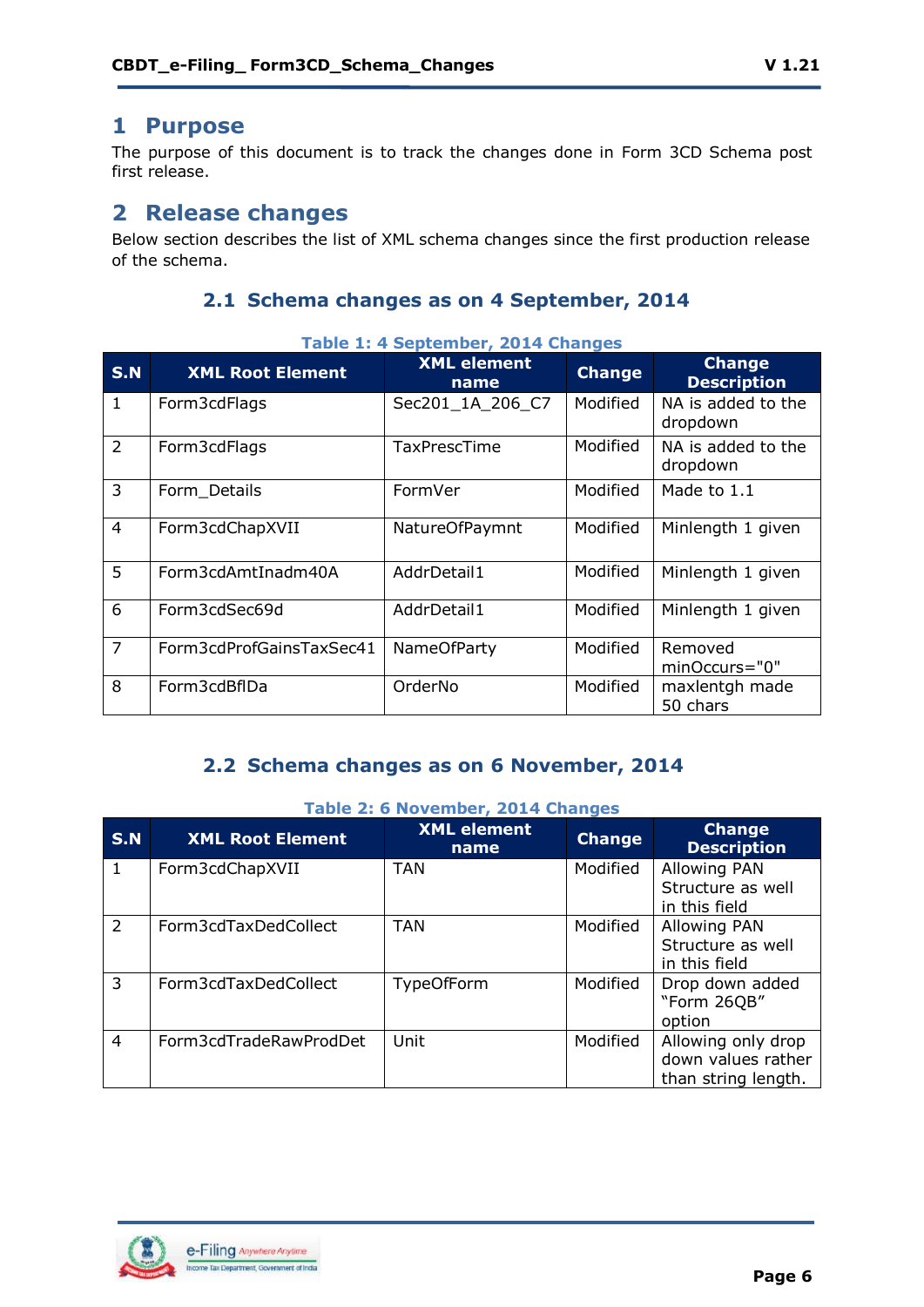## **2.3 Schema change as on 24 September, 2015**

<span id="page-6-0"></span>

| $\mid$ S.N | <b>XML Root Element</b> | <b>XML element</b><br>name | <b>Change</b> | <b>Change</b><br><b>Description</b>               |
|------------|-------------------------|----------------------------|---------------|---------------------------------------------------|
|            | Form3cdChapXVII         | Sec:                       | Modified      | A New Section<br>194DA added in<br>the drop-down. |

## **Table 3: 24 September, 2015 Change**

## **2.4 Schema change as on 9 October, 2015**

<span id="page-6-1"></span>

|       | Table 4. 9 October, 2015 Change |                            |               |                                     |  |  |
|-------|---------------------------------|----------------------------|---------------|-------------------------------------|--|--|
| l S.N | <b>XML Root Element</b>         | <b>XML element</b><br>name | <b>Change</b> | <b>Change</b><br><b>Description</b> |  |  |
|       | OtherInformation1               | FirmRegNum                 | Modified      | Maximum Length<br>changed to 8.     |  |  |

#### **Table 4: 9 October, 2015 Change**

## **2.5 Schema changes as on 1 April, 2017**

<span id="page-6-2"></span>

| <b>S.N</b>     | <b>XML Root Element</b>     | <b>XML element</b><br>name | <b>Change</b> | <b>Change</b><br><b>Description</b> |
|----------------|-----------------------------|----------------------------|---------------|-------------------------------------|
| 1              | Form3cdChngMethAccValChange | AccType                    | Added         | New field<br>inserted               |
| $\overline{2}$ | Form3cdChngMethAccValChange | Icds                       | Added         | New field<br>inserted               |
| $\overline{3}$ | Form3cdChngMethAccValChange | <b>IncreaseProfits</b>     | Added         | New field<br>inserted               |
| $\overline{4}$ | Form3cdChngMethAccValChange | <b>DecreaseProfits</b>     | Added         | New field<br>inserted               |
| 5              | Form3cdChngMethAccValChange | <b>NetEffect</b>           | Added         | New field<br>inserted               |
| 6              | Form3cdChngMethAccValChange | <b>TotalIncProfit</b>      | Added         | New field<br>inserted               |
| $\overline{7}$ | Form3cdChngMethAccValChange | <b>TotalDecProfits</b>     | Added         | New field<br>inserted               |
| 8              | Form3cdChngMethAccValChange | <b>TotalNetProfit</b>      | Added         | New field<br>inserted               |
| 9              | Form3cdDisclVal             | AccType                    | Added         | New field<br>inserted               |
| 10             | Form3cdDisclVal             | Icds                       | Added         | New field<br>inserted               |
| 11             | Form3cdDisclVal             | Disclosure                 | Added         | New field<br>inserted               |

#### **Table 5: 1 April, 2017 Changes**

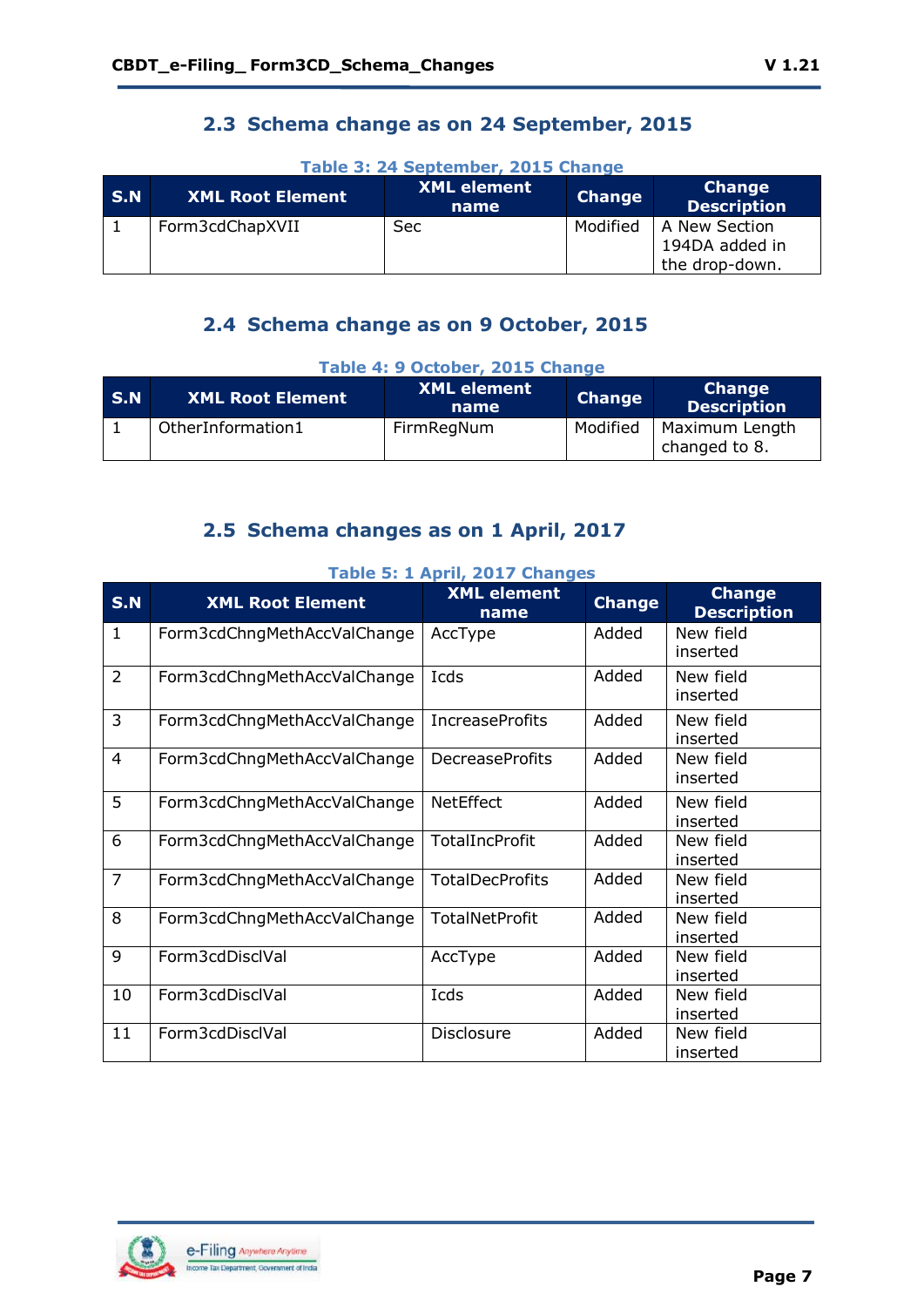## **2.6 Schema changes as on 14 July, 2017**

#### **Table 6: 14 July, 2017 Changes**

<span id="page-7-0"></span>

| S.N            | <b>XML Root</b><br><b>Element</b> | <b>XML</b> element<br>name     | <b>Change</b> | <b>Change Description</b>                                                                                                  |
|----------------|-----------------------------------|--------------------------------|---------------|----------------------------------------------------------------------------------------------------------------------------|
| $\mathbf{1}$   | PartA                             | ClauseNo                       | Modified      | Below drop down values are<br>added<br>$(i)$ Clause 44AB $(d)$<br>(ii) Clause $44AB(e)$<br>(iii) Third Proviso to Sec 44AB |
| $\overline{2}$ | Form3cdProfGain<br>sPresum        | SectionNo                      | Modified      | Section 44ADA added in<br>dropdown.                                                                                        |
| 3              | Form3cdDebitPIT<br>otAllw         | Section                        | Modified      | Section 35ABA added in<br>dropdown.                                                                                        |
| 4              | Form3cdUnpaidSt<br>rySec43b       | Section                        | Modified      | Section 43B(g) added in<br>dropdown.                                                                                       |
| 5              | Form3cdAmtSec2<br>69ssDetail      | LoanDepChqDrftFl<br>ag         | Modified      | Dropdown values modified as<br>below<br>(i) Cheque<br>(ii) Bank draft<br>(iii) Electronic clearing system                  |
| 6              | Form3cdAmtSec2<br>69ssDetail      | LoanDepChqDrftTy<br>pe         | Added         | New dropdown added as<br>below.<br>(i) Account payee cheque<br>(ii) Account payee bank draft<br>(iii) Other mode           |
| $\overline{7}$ | Form3cdSec269S<br><b>SDtls</b>    | Form3cdSec269SS<br><b>Dtls</b> | Added         | New Table is added                                                                                                         |
| 8              | Form3cdSec269S<br><b>SDtls</b>    | <b>ReceiverName</b>            | Added         | New Field is added                                                                                                         |
| 9              | Form3cdSec269S<br><b>SDtls</b>    | <b>ReceiverAddress</b>         | Added         | New Field is added                                                                                                         |
| 10             | Form3cdSec269S<br><b>SDtls</b>    | ReceiverPanNo                  | Added         | New Field is added                                                                                                         |
| 11             | Form3cdSec269S<br><b>SDtls</b>    | AmtAccepted                    | Added         | New Field is added                                                                                                         |
| 12             | Form3cdSec269S<br><b>SDtls</b>    | <b>OsAccPy</b>                 | Added         | New Field is added                                                                                                         |
| 13             | Form3cdSec269S<br><b>SDtls</b>    | LoanDepChqDrftTy<br>pe         | Added         | New Field is added                                                                                                         |
| 14             | Form3cdAmtSec2<br>69tDetail       | RepaymentChqDra<br>ftFlag      | Modified      | Dropdown values modified as<br>below<br>(i) Cheque<br>(ii) Bank draft<br>(iii) Electronic clearing system                  |
| 15             | Form3cdAmtSec2<br>69tDetail       | RepaymentChqDra<br>ftType      | Added         | New dropdown added as<br>below.<br>(i) Account payee cheque<br>(ii) Account payee bank draft<br>(iii) Other mode           |
| 16             | Form3cdSec269T<br><b>Dtls</b>     | Form3cdSec269TD<br>tls         | Added         | New Table is added                                                                                                         |
| 17             | Form3cdSec269T<br><b>Dtls</b>     | DepositorName                  | Added         | New Field is added                                                                                                         |

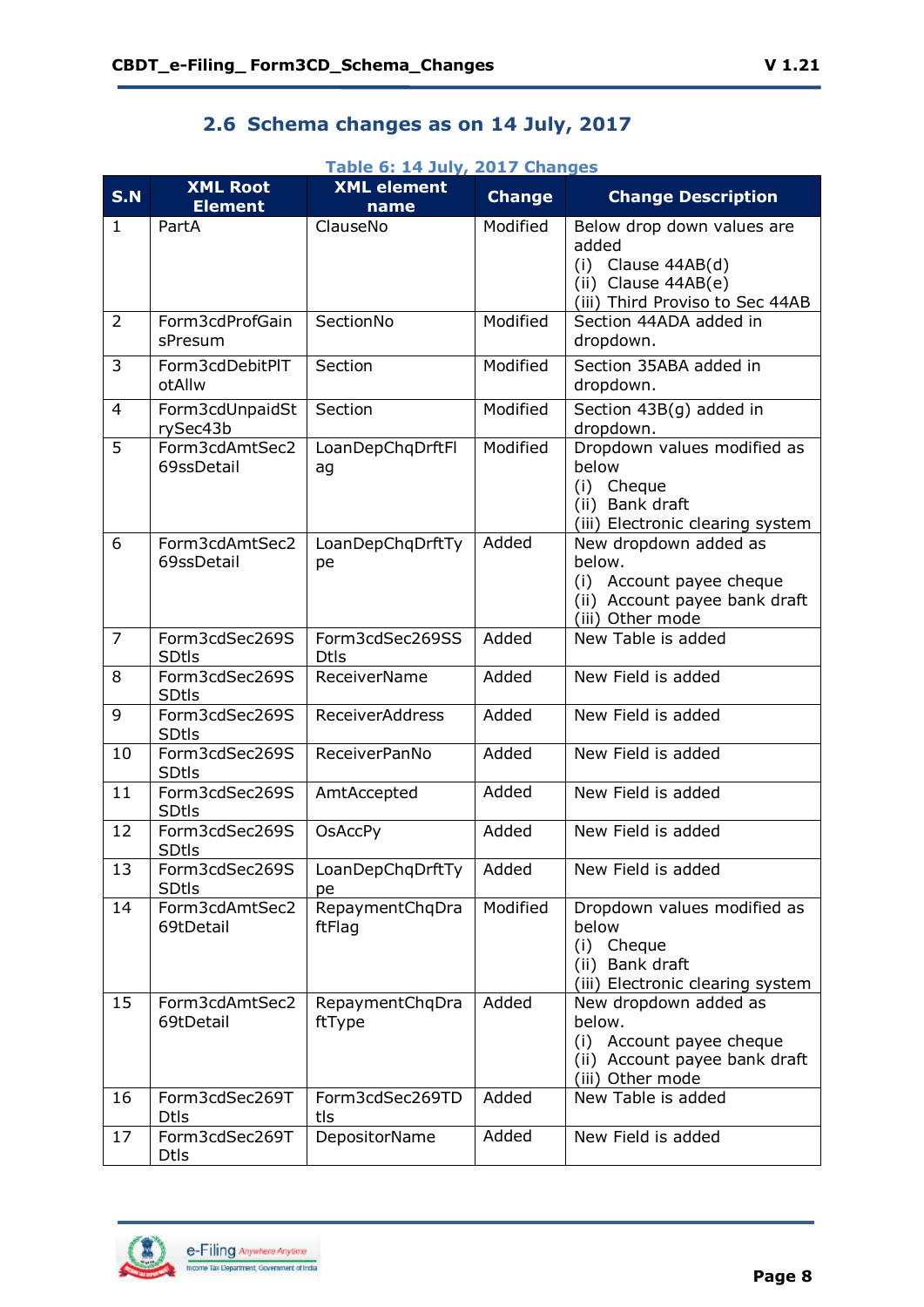| 18 | Form3cdSec269T<br><b>Dtls</b>    | <b>DepositorAddress</b>   | Added    | New Field is added                                                        |
|----|----------------------------------|---------------------------|----------|---------------------------------------------------------------------------|
| 19 | Form3cdSec269T<br><b>Dtls</b>    | DepositorPanNo            | Added    | New Field is added                                                        |
| 20 | Form3cdSec269T<br><b>Dtls</b>    | AmtDeposit                | Added    | New Field is added                                                        |
| 21 | Form3cdSec269T<br><b>NewDtls</b> | Form3cdSec269TN<br>ewDtls | Added    | New Table is added                                                        |
| 22 | Form3cdSec269T<br><b>NewDtls</b> | DepositorName             | Added    | New Field is added                                                        |
| 23 | Form3cdSec269T<br><b>NewDtls</b> | <b>DepositorAddress</b>   | Added    | New Field is added                                                        |
| 24 | Form3cdSec269T<br><b>NewDtls</b> | DepositorPanNo            | Added    | New Field is added                                                        |
| 25 | Form3cdSec269T<br><b>NewDtls</b> | AmtDeposit                | Added    | New Field is added                                                        |
| 26 | Form3cdChapVIa<br>ChapIII        | Section                   | Modified | New Dropdown added as<br>below<br>Sec-80-IAC<br>(i)<br>Sec-80-IBA<br>(ii) |
| 27 | LoanPaymentCert                  | LoanPaymentCert           | Removed  | This Field is removed                                                     |

#### **2.7 Schema changes as on 11 August, 2017 Table 7: 11 August, 2017 Changes**

<span id="page-8-0"></span>

| <b>S.N</b> | <b>XML Root</b><br><b>Element</b> | <b>XML</b> element<br>name | <b>Change</b> | <b>Change Description</b>      |
|------------|-----------------------------------|----------------------------|---------------|--------------------------------|
|            | Form3cdAmtSec26<br>9ssDetail      | LoanDepChqDrft<br>Flag     | Modified      | "NO" is added in the dropdown. |
|            | Form3cdSec269SS<br><b>Dtls</b>    | <b>OsAccPy</b>             | Modified      | "NO" is added in the dropdown. |
| 3          | Form3cdAmtSec26<br>9tDetail       | RepaymentChqD<br>raftFlag  | Modified      | "NO" is added in the dropdown. |

## **2.8 Schema changes as on 26 October, 2017**

<span id="page-8-1"></span>

|     | Table 8: 26 October, 2017 Changes |                            |               |                                                                                             |  |
|-----|-----------------------------------|----------------------------|---------------|---------------------------------------------------------------------------------------------|--|
| S.N | <b>XML Root</b><br><b>Element</b> | <b>XML</b> element<br>name | <b>Change</b> | <b>Change Description</b>                                                                   |  |
|     | Form3cdDisclValPK                 | Disclosure                 |               | Modified   Field length has been increased<br>from "500" characters to "2000"<br>characters |  |

### **2.9 Schema changes as on 20 July, 2018 Table 9: 20 July, 2018 Changes**

<span id="page-8-2"></span>

| <b>S.N</b> | <b>XML Root Element</b> | <b>XML element name</b> | <b>Change</b> | <b>Change Description</b>            |
|------------|-------------------------|-------------------------|---------------|--------------------------------------|
|            | Form3cdFirmAopDetailP   | FirmAopDesc             | Modified      | Dropdown options has<br>been changed |

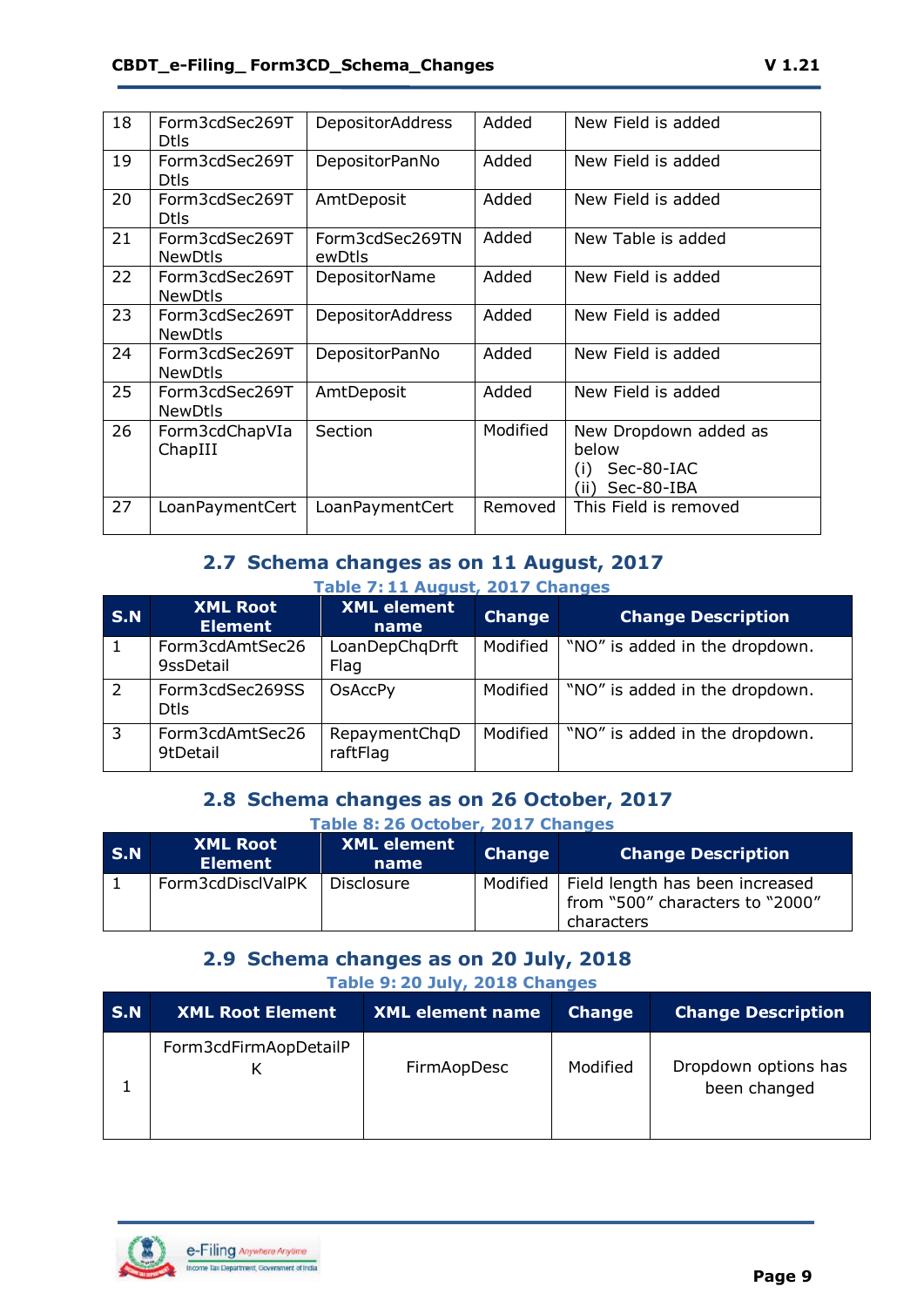| 2 | Form3cdTaxDedCollect | <b>TypeOfForm</b> | New<br>Dropdown<br>option<br>added        | Section 26QC: 'Challan-<br>cum-statement of<br>deduction of tax under<br>section 194-IB' added    |
|---|----------------------|-------------------|-------------------------------------------|---------------------------------------------------------------------------------------------------|
| 3 | Form3cdChapXVII      | <b>Sec</b>        | <b>New</b><br>Dropdown<br>option<br>added | section 194-IB: 'Payment<br>of rent by certain<br>individuals or Hindu<br>undivided family' added |

### **2.10 Schema changes as on 1 August, 2018 Table 10: 1 August, 2018 Changes**

<span id="page-9-0"></span>

| <b>S.N</b>     | <b>XML Root Element</b> | <b>XML</b> element name | <b>Change</b> | <b>Change Description</b>                 |
|----------------|-------------------------|-------------------------|---------------|-------------------------------------------|
| 1              | Form3cdDeprAllw         | <b>DescBlockAssets</b>  | Modified      | Building @ 40% '<br>dropdown option added |
| $\overline{2}$ | Form3cdDeprAllw         | RateOfDep               | Modified      | Allowing 40%<br>depreciation rate         |

#### **2.11 Schema changes as on 20 August, 2018**   $Table 11: 20.106$

<span id="page-9-1"></span>

| <b>S.N</b>     | <b>XML Root Element</b> | <b>XML element</b><br>name | <b>Change</b> | <b>Change Description</b>                  |
|----------------|-------------------------|----------------------------|---------------|--------------------------------------------|
| 1              | PartA                   | <b>IndirectTaxFlag</b>     | Modified      | Added GST option in<br>dropdown            |
| $\overline{2}$ | Form3cdFirmAopDetailPK  | FirmAopDesc                | Modified      | Xml root element name<br>has been modified |
| 3              | Form3cdFirmAopDetailPK  | FirmAopPerc                | Modified      | Xml root element name<br>has been modified |

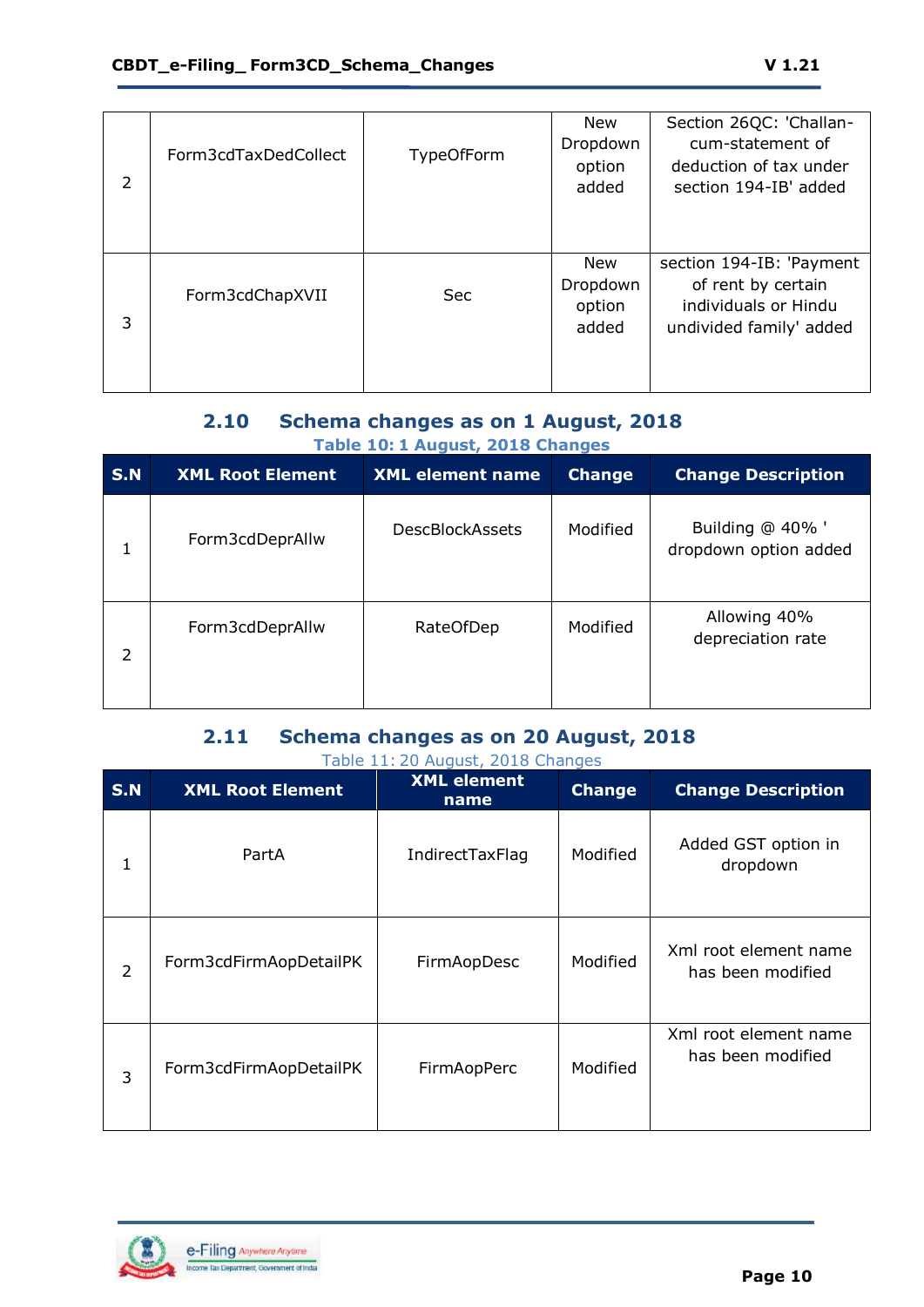| $\overline{4}$ | Form3cdFirmAopDetailPK       | FirmAopDesc               | Modified | Xml root element name<br>has been modified                                                         |
|----------------|------------------------------|---------------------------|----------|----------------------------------------------------------------------------------------------------|
| 5              | Form3cdFirmAopDetailPK       | FirmAopBuss               | Modified | Xml root element name<br>has been modified                                                         |
| 6              | Form3cdFirmAopDetailPK       | FirmAopDesc               | Modified | Xml root element name<br>has been modified                                                         |
| 7              | Form3cdDrawbackRefunde<br>tc | <b>DescriptionOthers</b>  | Modified | Added GST option in<br>dropdown                                                                    |
| 8              | Form3cdDebitPlTotAllw        | Section                   | Modified | 32AD option added in<br>drop down in clause 19                                                     |
| 9              | Form3cdProfGainsTax          | SectionNo                 | Modified | 32AD option added in<br>drop down in clause 24                                                     |
| 10             | Form3cdUnpaidStrySec43<br>b  | Section                   | Modified | Section 43B(g) - Indian<br>railways for use of<br>railway assets option<br>added in clause 26      |
| 11             | Form3cdUnpaidStrySec43<br>b  | Section                   | Modified | Section 43B(g) - Indian<br>railways for use of<br>railway assets option<br>added in clause 26 B(a) |
| 12             | Form3cdSec92CE               | ExcessRepatriatedA<br>mt  | Added    | Table field for section<br>92CE in clause 30A(b)                                                   |
| 13             | Form3cdSec92CE               | ImputedRepatriated<br>Amt | Added    | Table field for section<br>92CE in clause 30A(b)                                                   |

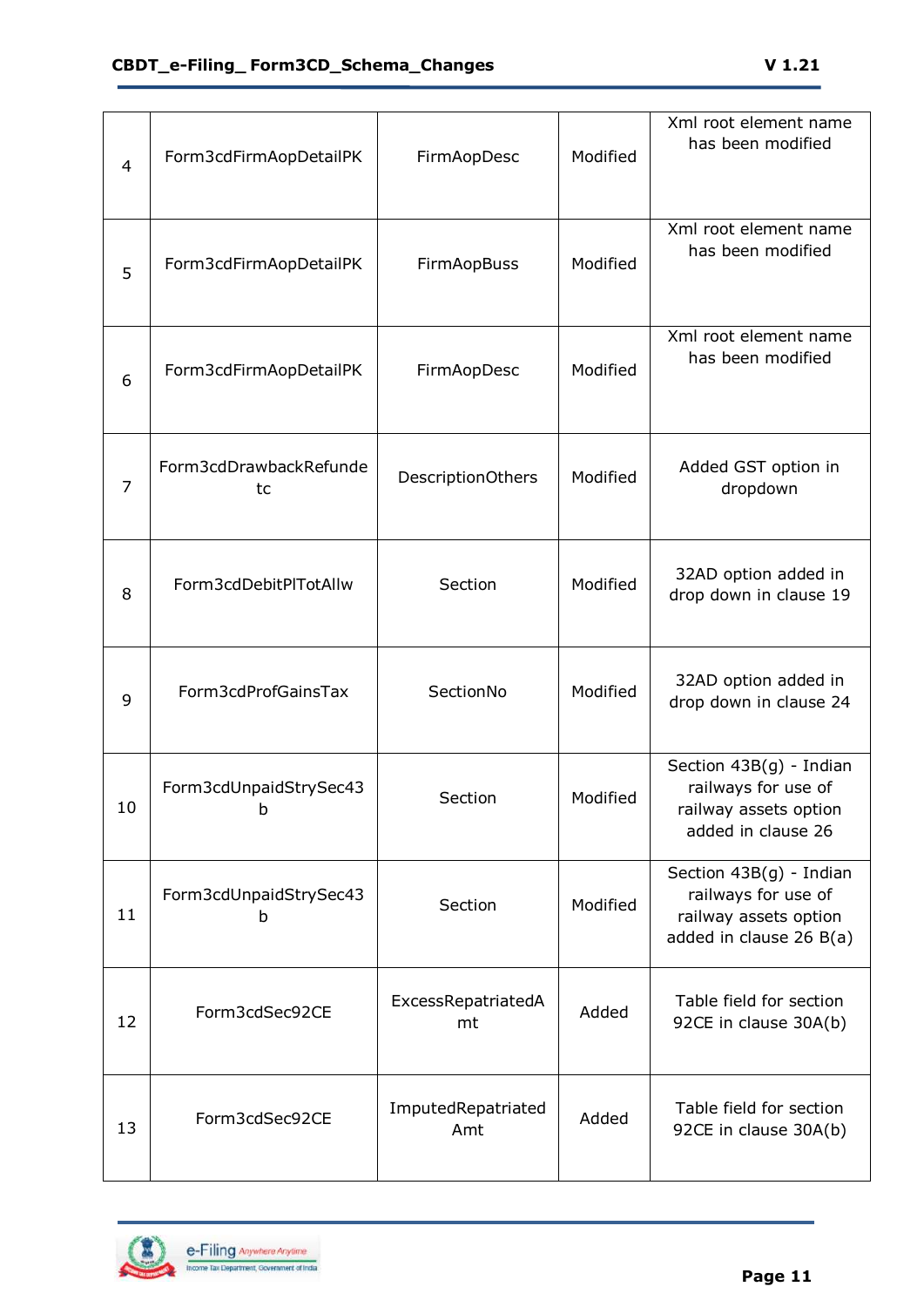| 14 | Form3cdSec92CE                 | ImputedInterestInco<br>me    | Added | Table field for section<br>92CE in clause 30A(b) |
|----|--------------------------------|------------------------------|-------|--------------------------------------------------|
| 15 | Form3cdSec92CE                 | ExpectedDate                 | Added | Table field for section<br>92CE in clause 30A(b) |
| 16 | Form3cdFlags                   | TransferPriceSection<br>92CE | Added | Drop down for section<br>94B in clause 30B(a)    |
| 17 | Form3cdIncurredExpendit<br>ure | NatureIncurredAmt            | Added | Table field for section 94B<br>in clause 30B(b)  |
| 18 | Form3cdIncurredExpendit<br>ure | <b>EBITDAAmt</b>             | Added | Table field for section 94B<br>in clause 30B(b)  |
| 19 | Form3cdIncurredExpendit<br>ure | Amt30PerEBITDA               | Added | Table field for section 94B<br>in clause 30B(b)  |
| 20 | Form3cdIncurredExpendit<br>ure | Sec94BAssmntYearB<br>fwd     | Added | Table field for section 94B<br>in clause 30B(b)  |
| 21 | Form3cdIncurredExpendit<br>ure | Sec94BAmtBFwd                | Added | Table field for section 94B<br>in clause 30B(b)  |
| 22 | Form3cdIncurredExpendit<br>ure | Sec94BAssmntYearC<br>fwd     | Added | Table field for section 94B<br>in clause 30B(b)  |
| 23 | Form3cdIncurredExpendit<br>ure | Sec94BAmtCFwd                | Added | Table field for section 94B<br>in clause 30B(b)  |

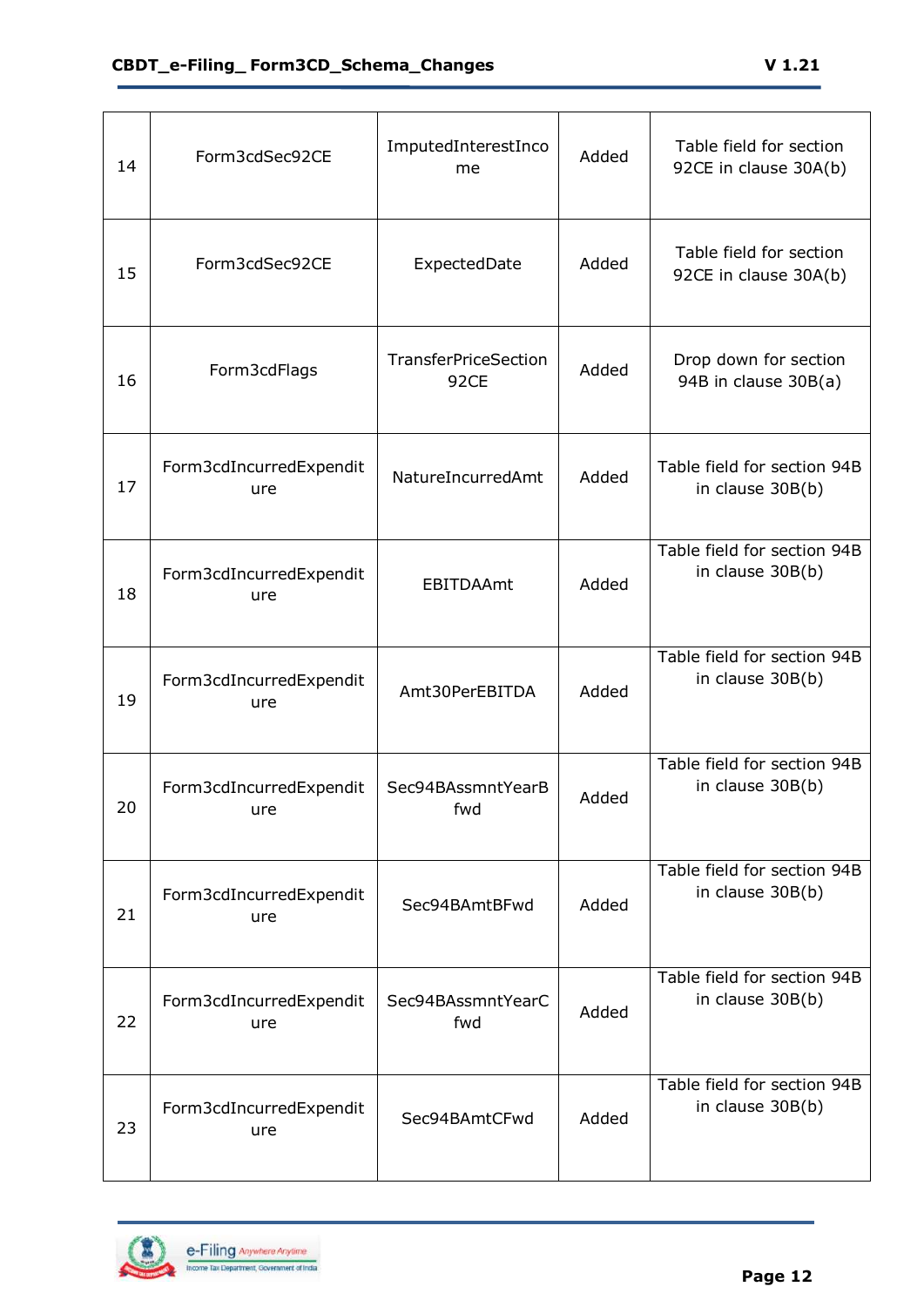| 24 | Form3cdFlags                  | IncurredExpenditure | Added | Drop down for section 96<br>in clause 30C(a)(This is a<br>non mandatory filed and<br>will be applicable w.e.f 1st<br>April, 2019)<br>Table field for section 96 |
|----|-------------------------------|---------------------|-------|-----------------------------------------------------------------------------------------------------------------------------------------------------------------|
| 25 | Form3cdImpermissibleSec<br>96 | NatureImpermissible | Added | in clause $30C(a)$ ) (This is<br>a non mandatory filed<br>and will be applicable<br>w.e.f $1st$ April, 2019)                                                    |
| 26 | Form3cdImpermissibleSec<br>96 | Others              | Added | Table field for section 96<br>in clause $30C(b)$ ) (This is<br>a non mandatory filed<br>and will be applicable<br>w.e.f $1st$ April, 2019)                      |
| 27 | Form3cdImpermissibleSec<br>96 | InterestExp94BAmt   | Added | Table field for section 96<br>in clause 30C(b) )(This is<br>a non mandatory filed<br>and will be applicable<br>w.e.f $1st$ April, 2019)                         |
| 28 | Form3cdSec269ST31ba           | NameOfPayer         | Added | New field added for<br>section269ST in clause<br>31ba                                                                                                           |
| 29 | Form3cdSec269ST31ba           | AddressOfPayer      | Added | New field added for<br>section269ST in clause<br>31ba                                                                                                           |
| 30 | Form3cdSec269ST31ba           | PANOfPayer          | Added | New field added for<br>section 269ST in clause<br>31ba                                                                                                          |
| 31 | Form3cdSec269ST31ba           | NatureOfTransaction | Added | New field added for<br>section 269ST in clause<br>31ba                                                                                                          |
| 32 | Form3cdSec269ST31ba           | ReceiptAmount       | Added | New field added for<br>section 269ST in clause<br>31ba                                                                                                          |

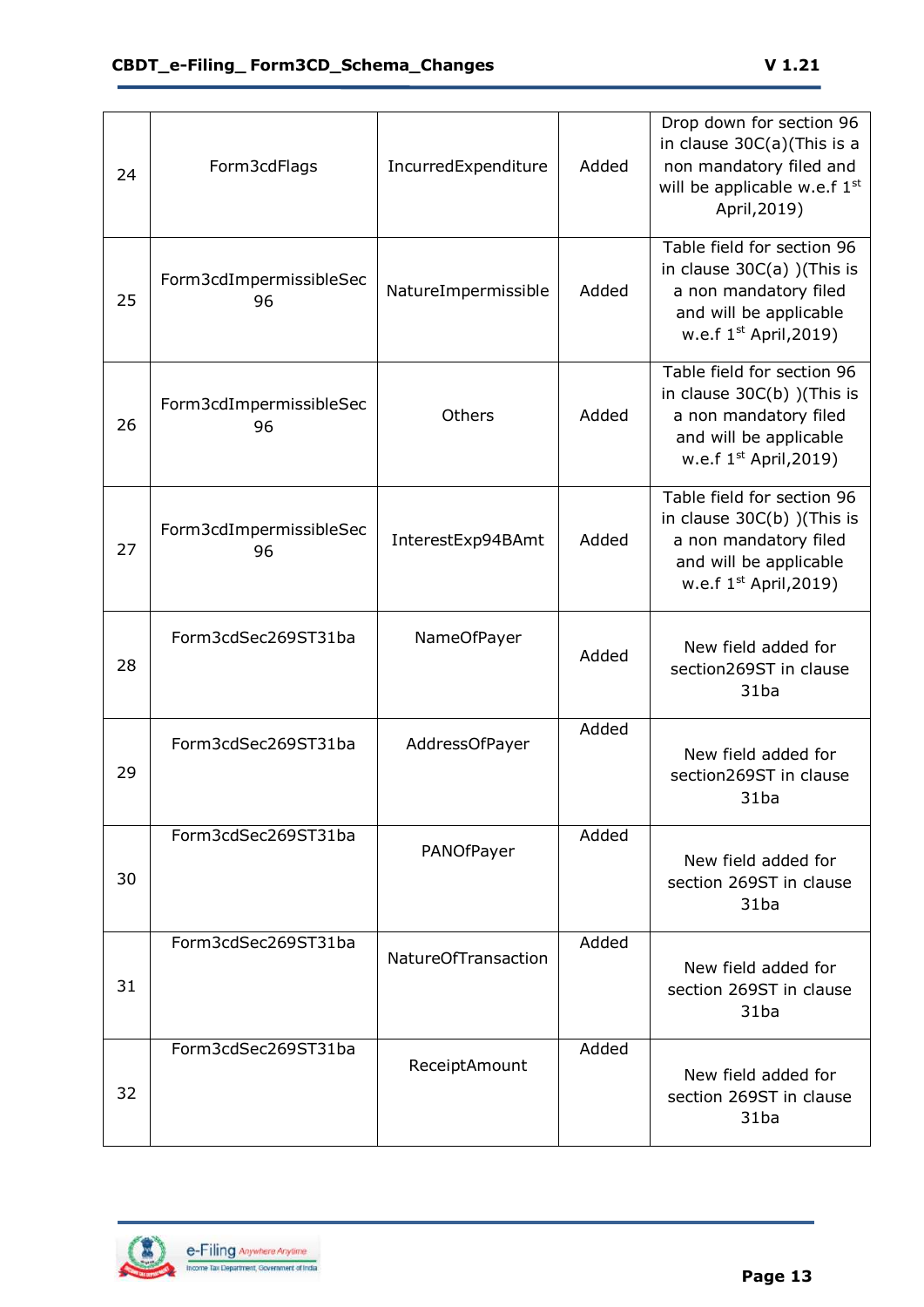| 33 | Form3cdSec269ST31ba | ReceiptDate                | Added | New field added for<br>section 269ST in clause<br>31ba |
|----|---------------------|----------------------------|-------|--------------------------------------------------------|
| 34 | Form3cdSec269ST31bb | NameOfPayer                | Added | New field added for<br>section 269ST in clause<br>31bb |
| 35 | Form3cdSec269ST31bb | AddressOfPayer             | Added | New field added for<br>section 269ST in clause<br>31bb |
| 36 | Form3cdSec269ST31bb | PANOfPayer                 | Added | New field added for<br>section 269ST in clause<br>31bb |
| 37 | Form3cdSec269ST31bb | ReceiptAmount              | Added | New field added for<br>section 269ST in clause<br>31bb |
| 38 | Form3cdSec269ST31bc | NameOfPayee                | Added | New field added for<br>section 269ST in clause<br>31bc |
| 39 | Form3cdSec269ST31bc | AddressOfPayee             | Added | New field added for<br>section 269ST in clause<br>31bc |
| 40 | Form3cdSec269ST31bc | PANOfPayee                 | Added | New field added for<br>section 269ST in clause<br>31bc |
| 41 | Form3cdSec269ST31bc | <b>NatureOfTransaction</b> | Added | New field added for<br>section 269ST in clause<br>31bc |
| 42 | Form3cdSec269ST31bc | PaymentAmount              | Added | New field added for<br>section 269ST in clause<br>31bc |

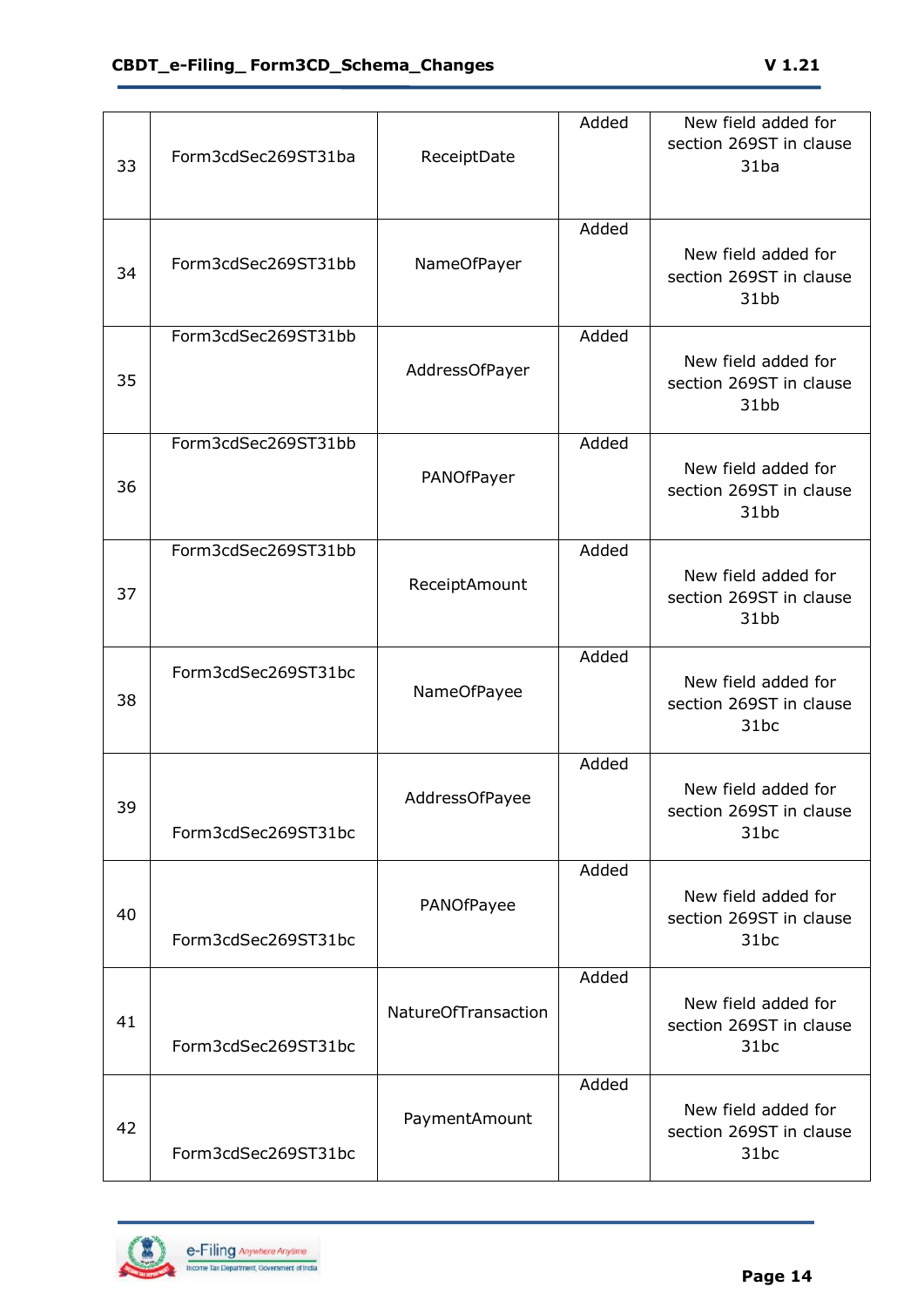| 43 | Form3cdSec269ST31bc     | PaymentDate                 | Added    | New field added for<br>section 269ST in clause<br>31bc      |
|----|-------------------------|-----------------------------|----------|-------------------------------------------------------------|
| 44 | Form3cdSec269ST31bd     | NameOfPayee                 | Added    | New field added for<br>section 269ST in clause<br>31bd      |
| 45 | Form3cdSec269ST31bd     | AddressOfPayee              | Added    | New field added for<br>section 269ST in clause<br>31bd      |
| 46 | Form3cdSec269ST31bd     | PANOfPayee                  | Added    | New field added for<br>section 269ST in clause<br>31bd      |
| 47 | Form3cdSec269ST31bd     | PaymentAmount               | Added    | New field added for<br>section 269ST in clause<br>31bd      |
| 48 | Form3cdTaxDedCollect    | ListDetailsTransactio<br>ns | Added    | New field added for<br>clause 34b                           |
| 49 | Form3cdFlags            | ImpermissibleSec96          | Added    | New dropdown added for<br>section 2(22)(e) at clause<br>36A |
| 50 | Form3cdNatureOfDividend | AmountRecieved              | Added    | New field added for<br>section 2(22)(e) at clause<br>36A    |
| 51 | Form3cdNatureOfDividend | ReceiptDate                 | Added    | New field added for<br>section 2(22)(e) at clause<br>36A    |
| 52 | Form3cdRefundDmdPrevYr  | <b>NameOfTaxLaw</b>         | Modified | New option added 'GST'<br>at clause 41                      |

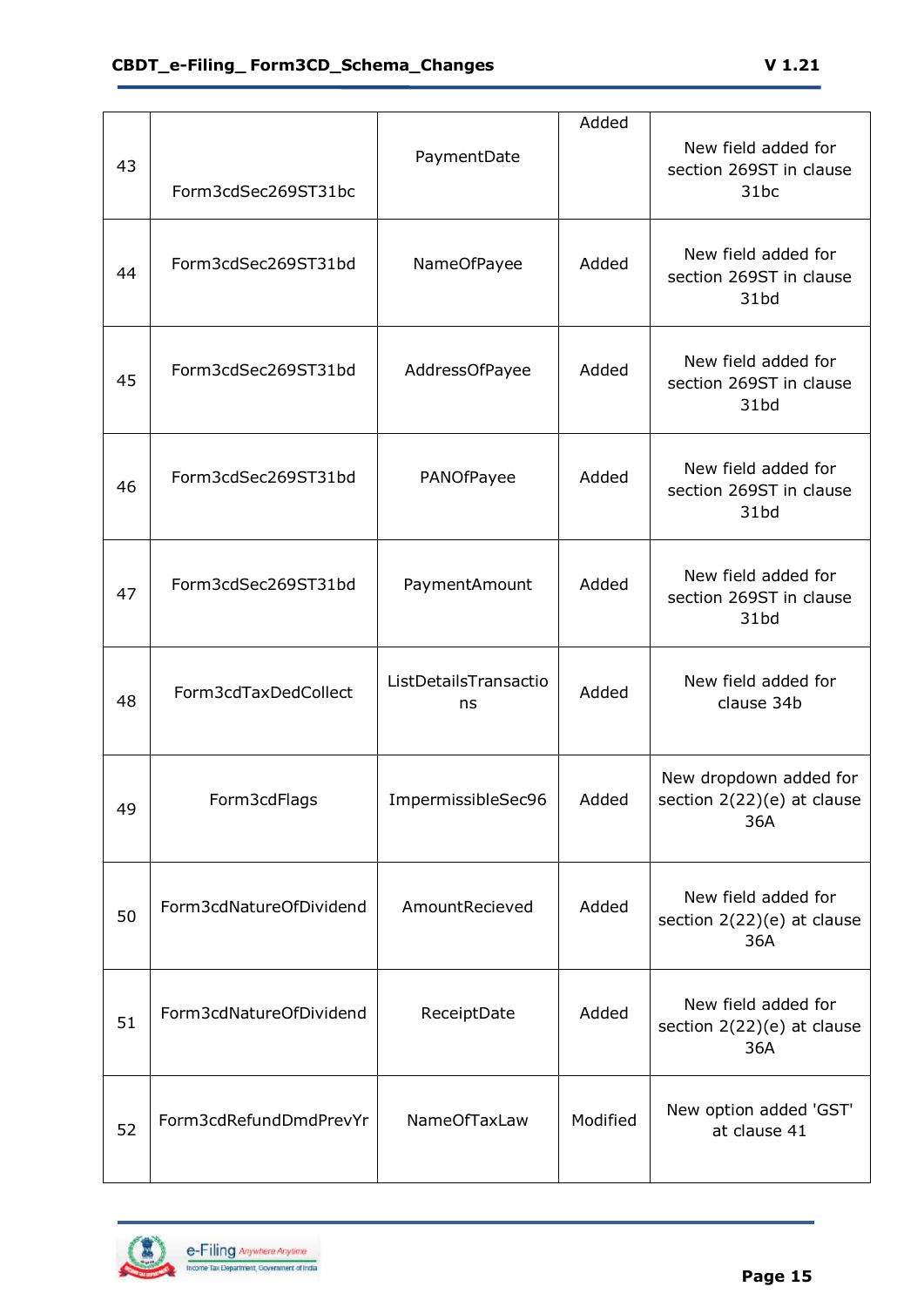| 53 | Form3cdFlags                      | FurnishStatement        | Added | New drop down added for<br>Form 61,61A&61B at<br>clause 42 |
|----|-----------------------------------|-------------------------|-------|------------------------------------------------------------|
| 54 | Form3cdFurnishStatemnt            | EntityIdNumber          | Added | New drop down added for<br>Form 61,61A&61B at<br>clause 42 |
| 55 | Form3cdFurnishStatemnt            | FormType                | Added | New drop down added for<br>Form 61,61A&61B at<br>clause 42 |
| 56 | Form3cdFurnishStatemnt            | <b>DueDateOfFurnish</b> | Added | New drop down added for<br>Form 61,61A&61B at<br>clause 42 |
| 57 | Form3cdFurnishStatemnt            | <b>DateOfFurnish</b>    | Added | New drop down added for<br>Form 61,61A&61B at<br>clause 42 |
| 58 | Form3cdFurnishStatemnt            | UnderSubSec286          | Added | New drop down added for<br>Form 61,61A&61B at<br>clause 42 |
| 59 | Form3cdFurnishStatemnt            | ListOrTransactions      | Added | New drop down added for<br>Form 61,61A&61B at<br>clause 42 |
| 60 | Form3cdFlags                      | SubSec2Sec286           | Added | New Drop down added for<br>clause 43                       |
| 61 | Form3cdFurnishAltReportS<br>ec286 | FurnishAltReport        | Added | New Drop down added for<br>clause 43                       |
| 62 | Form3cdFurnishAltReportS<br>ec286 | <b>NameOfParEntity</b>  | Added | New field added for<br>clause 43                           |

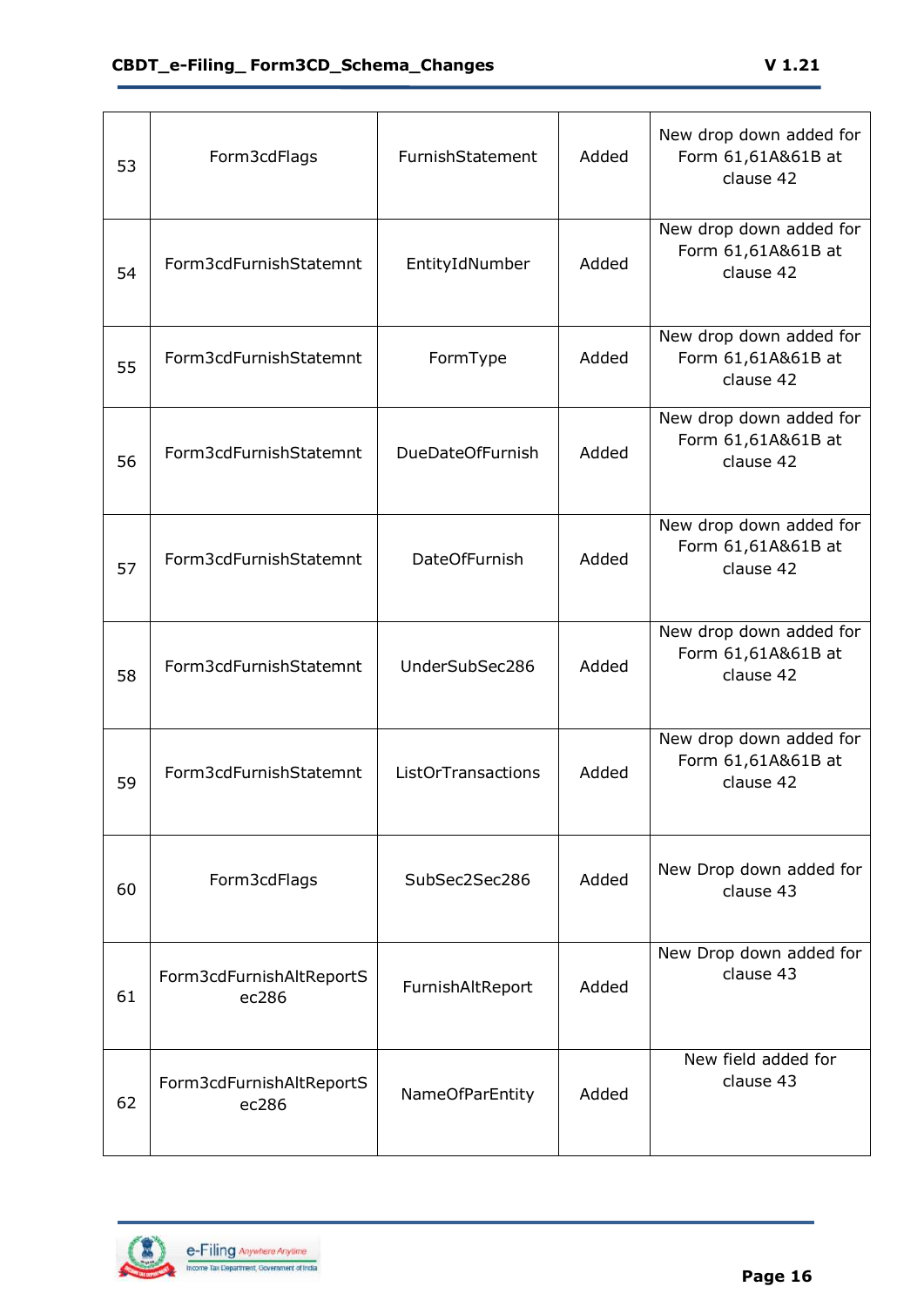| 63 | Form3cdFurnishAltReportS<br>ec286 | NameOfAltEntity      | Added | New field added for<br>clause 43                                                                                                 |
|----|-----------------------------------|----------------------|-------|----------------------------------------------------------------------------------------------------------------------------------|
| 64 | Form3cdFurnishAltReportS<br>ec286 | <b>DateOfFurnish</b> | Added | New field added for<br>clause 43                                                                                                 |
| 65 | Form3cdBreakUpGST                 | TotAmtExp            | Added | New field added for<br>disclosure of expenditure<br>at clause 44. (This field<br>will be applicable from 1st<br>April, 2019)     |
| 66 | Form3cdBreakUpGST                 | GoodOrSerGST         | Added | New field added for<br>disclosure of expenditure<br>at clause 44. .(This field<br>will be applicable from 1st<br>April, 2019)    |
| 67 | Form3cdBreakUpGST                 | CompSchme            | Added | New field added for<br>disclosure of expenditure<br>at clause 44. .(This field<br>will be applicable from 1st<br>April, 2019)    |
| 68 | Form3cdBreakUpGST                 | OthRegEntities       | Added | New field added for<br>disclosure of expenditure<br>at clause 44. .(This field<br>will be applicable from 1st<br>April, 2019)    |
| 69 | Form3cdBreakUpGST                 | RegEntities          | Added | New field added for<br>disclosure of expenditure<br>at clause 44. .(This field<br>will be applicable from 1st<br>April, 2019)    |
| 70 | Form3cdBreakUpGST                 | ExpNonRegGST         | Added | New field added for<br>disclosure of expenditure<br>at clause 44. . (This field<br>will be applicable from $1st$<br>April, 2019) |

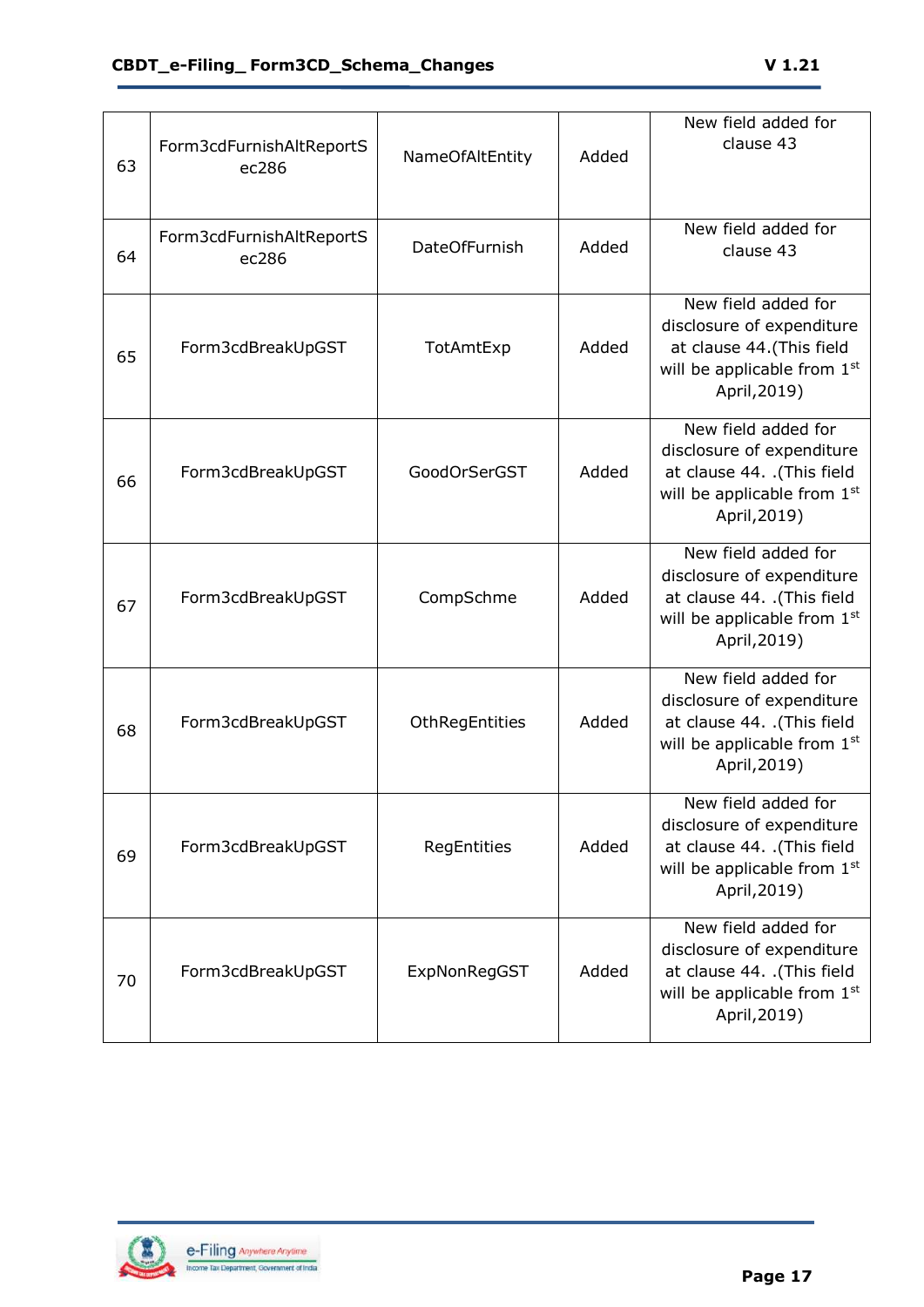| S.No           | <b>XML Root Element</b>           | <b>XML element name</b>         | <b>Change</b> | <b>Change Description</b>        |
|----------------|-----------------------------------|---------------------------------|---------------|----------------------------------|
| $\mathbf{1}$   | Form3cdFlags                      | IncomeCluaseixofsub<br>section2 | Added         | Clause 29A(a)added               |
| $\overline{2}$ | Form3cdSec29IncOthe<br>rSourcesAb | NatureOfIncome                  | Added         | Table field 29A(b) added         |
| 3              | Form3cdSec29IncOthe<br>rSourcesAb | NatureAmount                    | Added         | Table field 29A(b) added         |
| $\overline{4}$ | Form3cdFlags                      | IncomeCluasexofsubs<br>ection2  | Added         | Clause 29B(a) added              |
| 5              | Form3cdSec29IncOthe<br>rSourcesBb | NatureOfIncome                  | Added         | Table field 29B(b) added         |
| 6              | Form3cdSec29IncOthe<br>rSourcesBb | NatureAmount                    | Added         | Table field 29B(b) added         |
| 7              | ExpectedDate                      | ExpectedDate                    | Added         | New field added for<br>clause 43 |

#### **Table 12: 20 August, 2018 additional Changes**

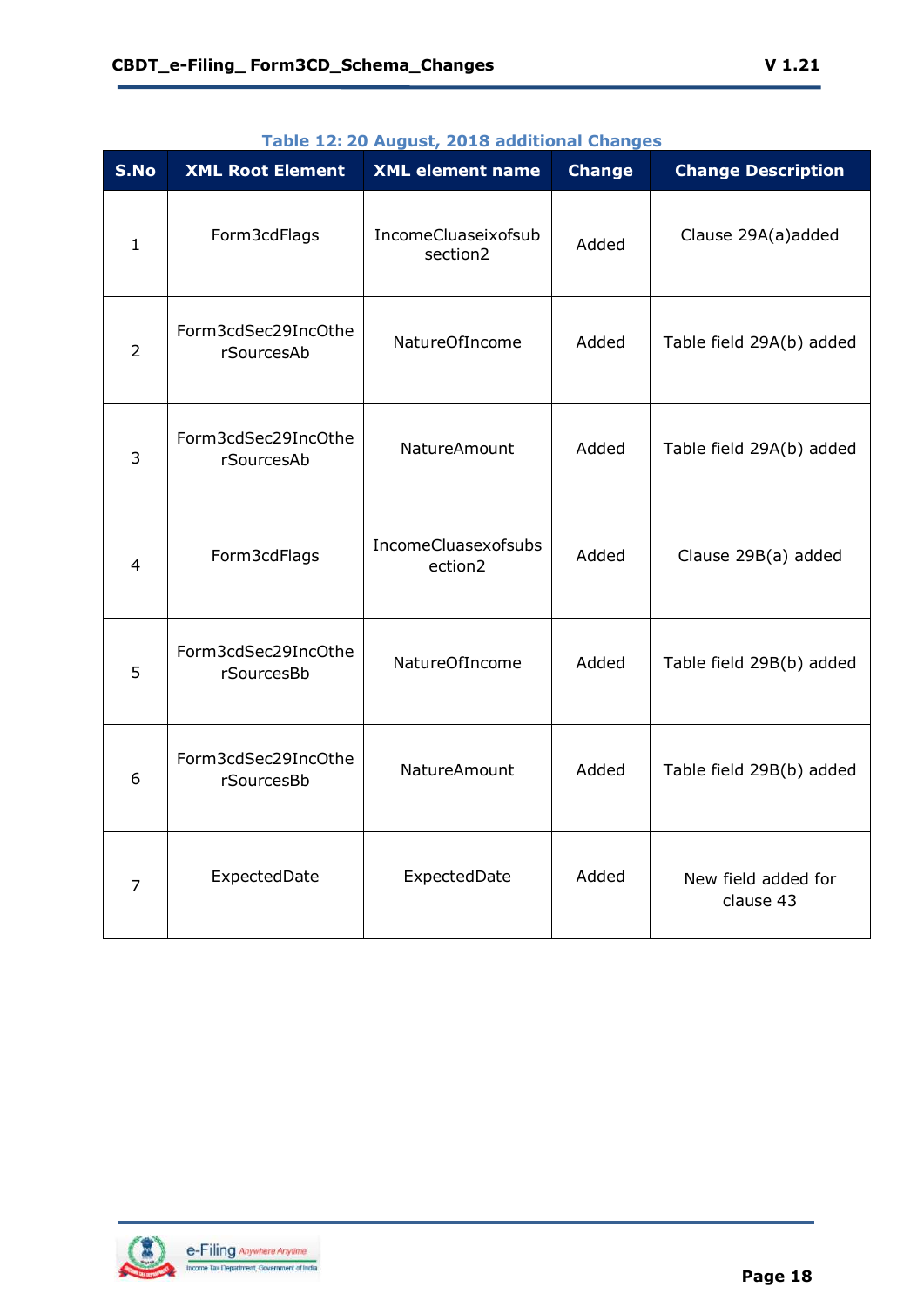<span id="page-18-0"></span>

| S.No           | <b>XML Root Element</b>    | <b>XML element name</b>      | <b>Change</b> | <b>Change Description</b>                               |
|----------------|----------------------------|------------------------------|---------------|---------------------------------------------------------|
| $\mathbf{1}$   | Form3cdFlags               | TransferPriceSection9<br>2CE | Modified      | Revamped the tag                                        |
| $\overline{2}$ | Form3cdFlags               | IncurredExpenditure          | Modified      | Revamped the tag                                        |
| 3              | Form3cdFlags               | ImpermissibleSec96           | Modified      | Revamped the tag                                        |
| $\overline{4}$ | Form3cdFlags               | SubClauseeofClause2<br>2     | Modified      | Revamped the tag                                        |
| 5              | Form3cdFurnishState<br>mnt | EntityIdNumber               | Modified      | Modified the regex<br>pattern as per new<br>requirement |

## **2.12 Schema changes as on 01 September, 2018 Table 13: 01 September, 2018 Changes**

#### **2.13 Schema changes as on 07 September, 2018 Table 14: 07 September, 2018 Changes**

<span id="page-18-1"></span>

| S.No           | <b>XML Root Element</b> | <b>XML element name</b>    | <b>Change</b> | <b>Change Description</b>              |
|----------------|-------------------------|----------------------------|---------------|----------------------------------------|
| 1              | Form3cdSec269ST31ba     | NameOfPayer                | Modified      | Validation minLength has<br>been added |
| $\overline{2}$ | Form3cdSec269ST31ba     | AddressOfPayer             | Modified      | Validation minLength has<br>been added |
| 3              | Form3cdSec269ST31ba     | <b>NatureOfTransaction</b> | Modified      | Validation minLength has<br>been added |



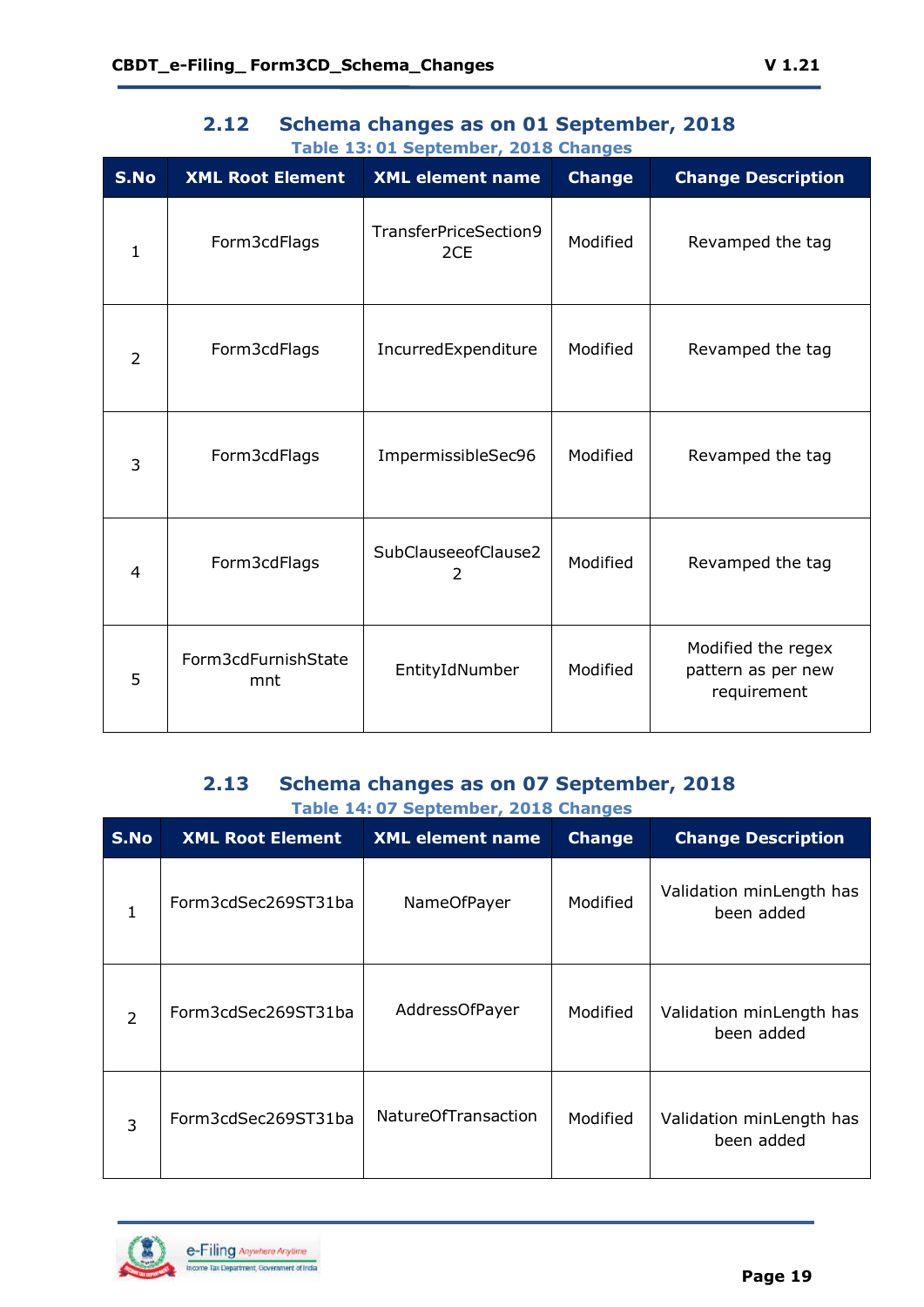| $\overline{4}$ | Form3cdSec269ST31bb               | NameOfPayer                | Modified | Validation minLength has<br>been added |
|----------------|-----------------------------------|----------------------------|----------|----------------------------------------|
| 5              | Form3cdSec269ST31bb               | AddressOfPayer             | Modified | Validation minLength has<br>been added |
| 6              | Form3cdSec269ST31bc               | NameOfPayee                | Modified | Validation minLength has<br>been added |
| 7              | Form3cdSec269ST31bc               | AddressOfPayee             | Modified | Validation minLength has<br>been added |
| 8              | Form3cdSec269ST31bc               | <b>NatureOfTransaction</b> | Modified | Validation minLength has<br>been added |
| 9              | Form3cdSec269ST31bd               | NameOfPayee                | Modified | Validation minLength has<br>been added |
| 10             | Form3cdSec269ST31bd               | AddressOfPayee             | Modified | Validation minLength has<br>been added |
| 11             | Form3cdSec29IncOther<br>SourcesAb | NatureOfIncome             | Modified | Validation minLength has<br>been added |
| 12             | Form3cdSec29IncOther<br>SourcesBb | NatureOfIncome             | Modified | Validation minLength has<br>been added |
| 13             | Form3cdSec92CE                    | UnderSec92CE               | Modified | Validation minLength has<br>been added |

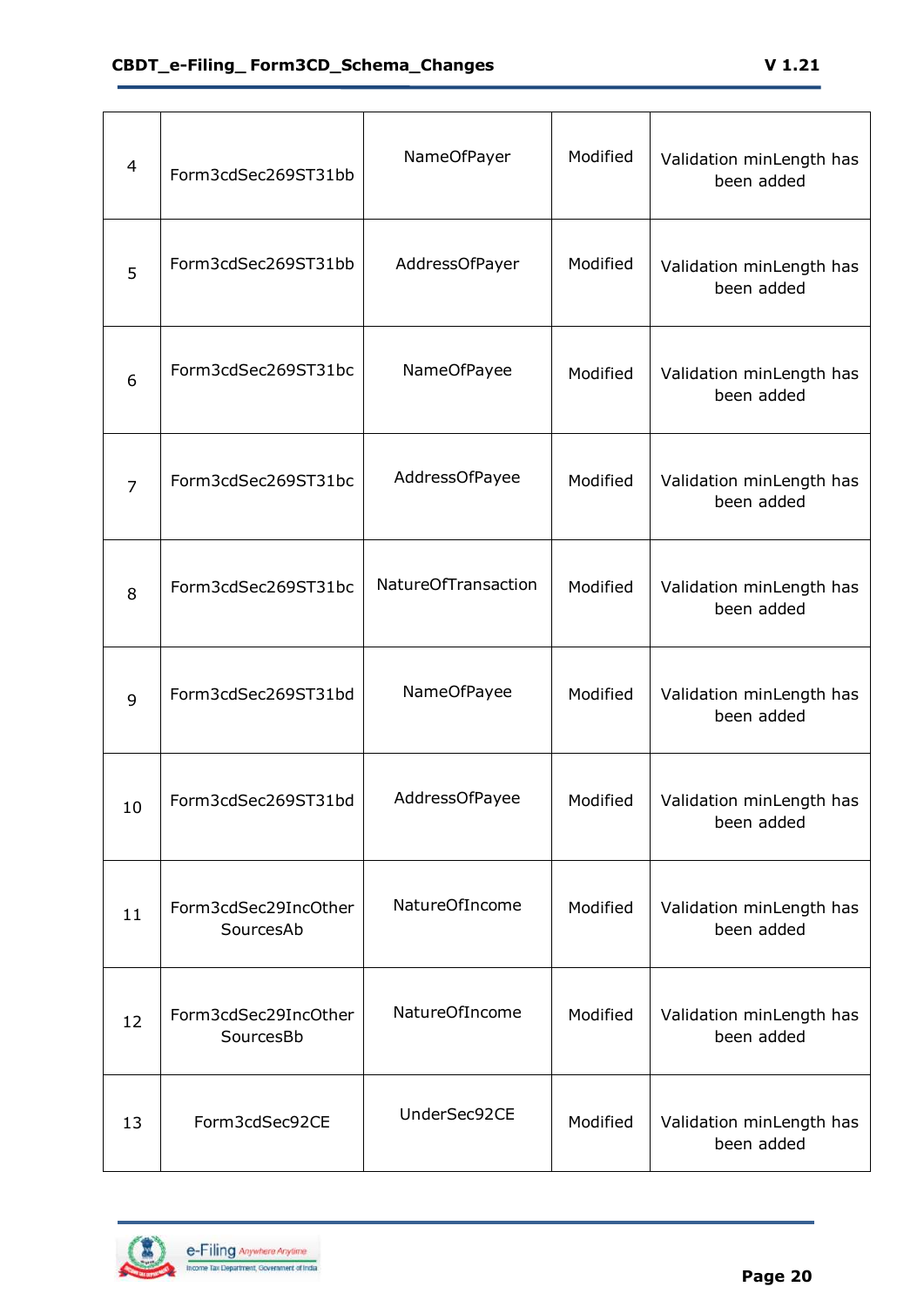<span id="page-20-0"></span>

| Table 15: 16 November, 2018 Changes |                         |                         |               |                                                                |
|-------------------------------------|-------------------------|-------------------------|---------------|----------------------------------------------------------------|
| S.No                                | <b>XML Root Element</b> | <b>XML element name</b> | <b>Change</b> | <b>Change Description</b>                                      |
|                                     | Form3cdDeprAllw         | <b>RateOfDep</b>        | Modified      | Allowing value range<br>from 0 to 100<br>fractionDigits upto 3 |

# **2.14 Schema changes as on 16 November, 2018**

## **2.15 Schema changes as on 14 June, 2019 Table 16: 14 June, 2019 Changes**

<span id="page-20-1"></span>

| S.No | XML Root Element   | XML element name | <b>Change</b> | <b>Change Description</b>                                    |
|------|--------------------|------------------|---------------|--------------------------------------------------------------|
|      | Form3cdChapVIaChap | Section          | Modified      | <b>Insertion of Section</b><br>80TTB & 80PA at Clause-<br>33 |

#### **2.16 Schema changes as on 05 November, 2019 Table 17: 05 November, 2019 Changes**

<span id="page-20-2"></span>

|                |                                 | rapic 17:05 November, 2015 Changes |               |                                |
|----------------|---------------------------------|------------------------------------|---------------|--------------------------------|
| S.No           | <b>XML Root Element</b>         | <b>XML element name</b>            | <b>Change</b> | <b>Change Description</b>      |
| 1              | Form3cdChapXVII                 | <b>Sec</b>                         | Modified      | New Sections has been<br>added |
| 2              | Declaration                     | <b>StateCode</b>                   | Modified      | State 'Ladakh' added           |
| 3              | PartA                           | <b>StateCode</b>                   | Modified      | State 'Ladakh' added           |
| 4              | Form3cdBooksOfAccLs<br>tAddress | <b>StateCode</b>                   | Modified      | State 'Ladakh' added           |
| 5              | Form3cdLandBuildPro<br>perty    | <b>StateCode</b>                   | Modified      | State 'Ladakh' added           |
| 6              | Form3cdSec69d                   | <b>StateCode</b>                   | Modified      | State 'Ladakh' added           |
| $\overline{7}$ | OtherInformation1               | <b>StateCode</b>                   | Modified      | State 'Ladakh' added           |
| 8              | Form3cdIncurredExpe<br>nditure  | NatureIncurredAmt                  | Modified      | minOccurs="0" added            |
| 9              | Form3cdIncurredExpe             | <b>EBITDAAmt</b>                   | Modified      | minOccurs="0" added            |

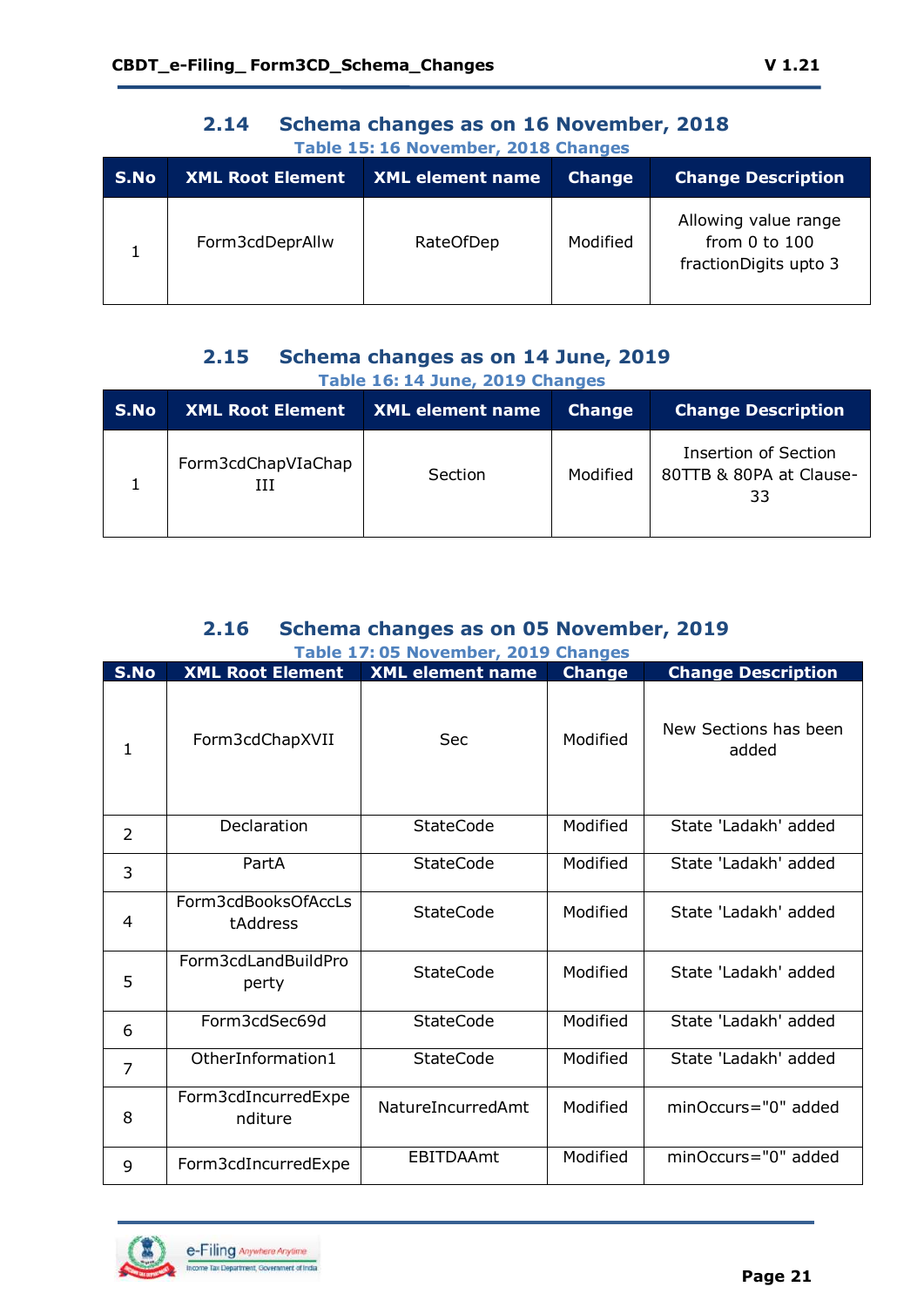|    | nditure                        |                |          |                     |
|----|--------------------------------|----------------|----------|---------------------|
| 10 | Form3cdIncurredExpe<br>nditure | Amt30PerEBITDA | Modified | minOccurs="0" added |

#### **2.17 Schema changes as on 02nd April, 2020 Table 18: 02 April, 2020 Changes**

<span id="page-21-0"></span>

| Table 18:02 April, 2020 Changes |                         |                         |               |                                                        |
|---------------------------------|-------------------------|-------------------------|---------------|--------------------------------------------------------|
| S.No                            | <b>XML Root Element</b> | <b>XML element name</b> | <b>Change</b> | <b>Change Description</b>                              |
|                                 | Form3cdChapVIaChap<br>Ш | Section                 | Modified      | New Drop Down values<br>'80EEA' & '80EEB' are<br>added |
| 2                               | Form3cdChapXVII         | Sec                     | Modified      | New Drop Down values<br>'194N' & '194M' are<br>added.  |

## **2.18 Schema changes as on 16th July, 2020 Table 19: 16 July, 2020 Changes**

<span id="page-21-1"></span>

| S.No | <b>XML Root Element</b>                                                                                          | <b>XML</b> element name | <b>Change</b> | <b>Change Description</b>   |
|------|------------------------------------------------------------------------------------------------------------------|-------------------------|---------------|-----------------------------|
|      | ns1:FORM3CA/ns1:F3<br>CA/ns3:F3cdFirmAopD<br>tlChangeInNature/ns3<br>:Form3cdFirmAopDeta<br>ilPK/ns3:FirmAopDesc | FirmAopDesc             | Modified      | New Business Codes<br>Added |

## **2.19 Schema changes as on 25th August, 2020**

<span id="page-21-2"></span>

| Table 20: 25 <sup>th</sup> August, 2020 Changes |                                   |                         |               |                                   |
|-------------------------------------------------|-----------------------------------|-------------------------|---------------|-----------------------------------|
| S.No                                            | <b>XML Root Element</b>           | <b>XML element name</b> | <b>Change</b> | <b>Change Description</b>         |
|                                                 | Form3cdFirmAopDetai<br><b>IPK</b> | FirmAopDesc             | Modified      | New Business Codes<br>Added       |
|                                                 | Form3cdDeprAllw                   | <b>DescBlockAssets</b>  | Modified      | New Depreciation rate is<br>added |